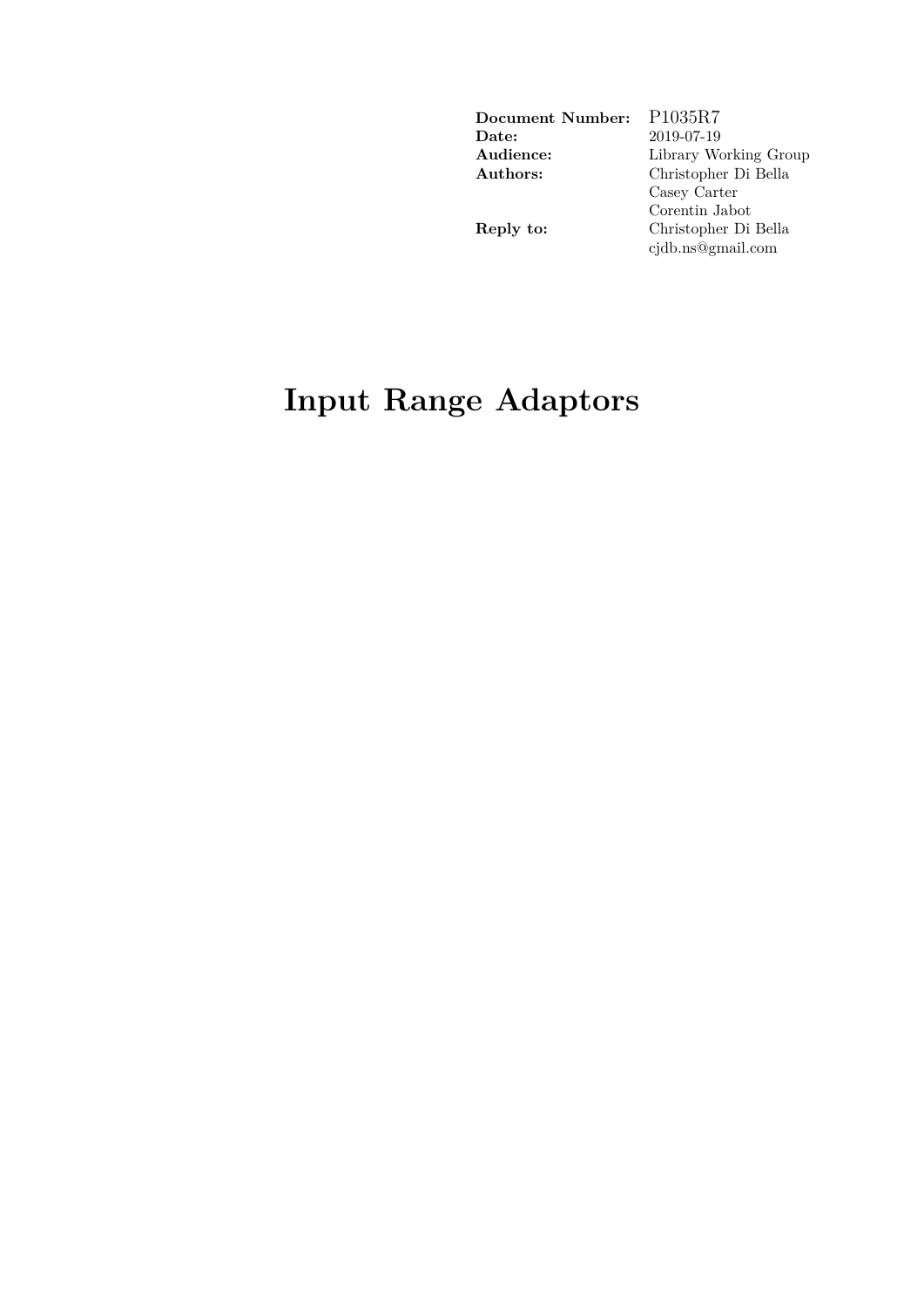# **Contents**

|              | 1 Scope | $\mathbf{1}$                                                                                                           |
|--------------|---------|------------------------------------------------------------------------------------------------------------------------|
|              | 1.1     | $\mathbf{1}$                                                                                                           |
| $\mathbf{2}$ |         | $\bf{3}$<br><b>General Principles</b>                                                                                  |
|              | 2.1     | $\overline{3}$                                                                                                         |
|              | 2.2     | 3                                                                                                                      |
|              |         | $\overline{\mathbf{4}}$<br>20 General utilities library                                                                |
|              |         | $\overline{4}$                                                                                                         |
|              |         | $\overline{7}$<br>23 Iterators library                                                                                 |
|              | 23.2    | $\overline{7}$                                                                                                         |
|              | 23.4    | $\overline{7}$                                                                                                         |
|              |         | 8<br>24 Ranges library                                                                                                 |
|              | 24.2    | 8                                                                                                                      |
|              | 24.4    | 9                                                                                                                      |
|              | 24.5    | <b>10</b>                                                                                                              |
|              | 24.7    | 11                                                                                                                     |
|              |         | 25 Algorithms library<br>30                                                                                            |
|              | 25.1    | 30                                                                                                                     |
|              | 25.2    | 30                                                                                                                     |
|              | 25.3    | 31                                                                                                                     |
|              | 25.4    | 31                                                                                                                     |
|              | 25.5    | 32                                                                                                                     |
|              | 25.6    | 32                                                                                                                     |
|              | 25.7    | 32                                                                                                                     |
|              | 25.8    | 32<br>Minimum and maximum $\ldots \ldots \ldots \ldots \ldots \ldots \ldots \ldots \ldots \ldots \ldots \ldots \ldots$ |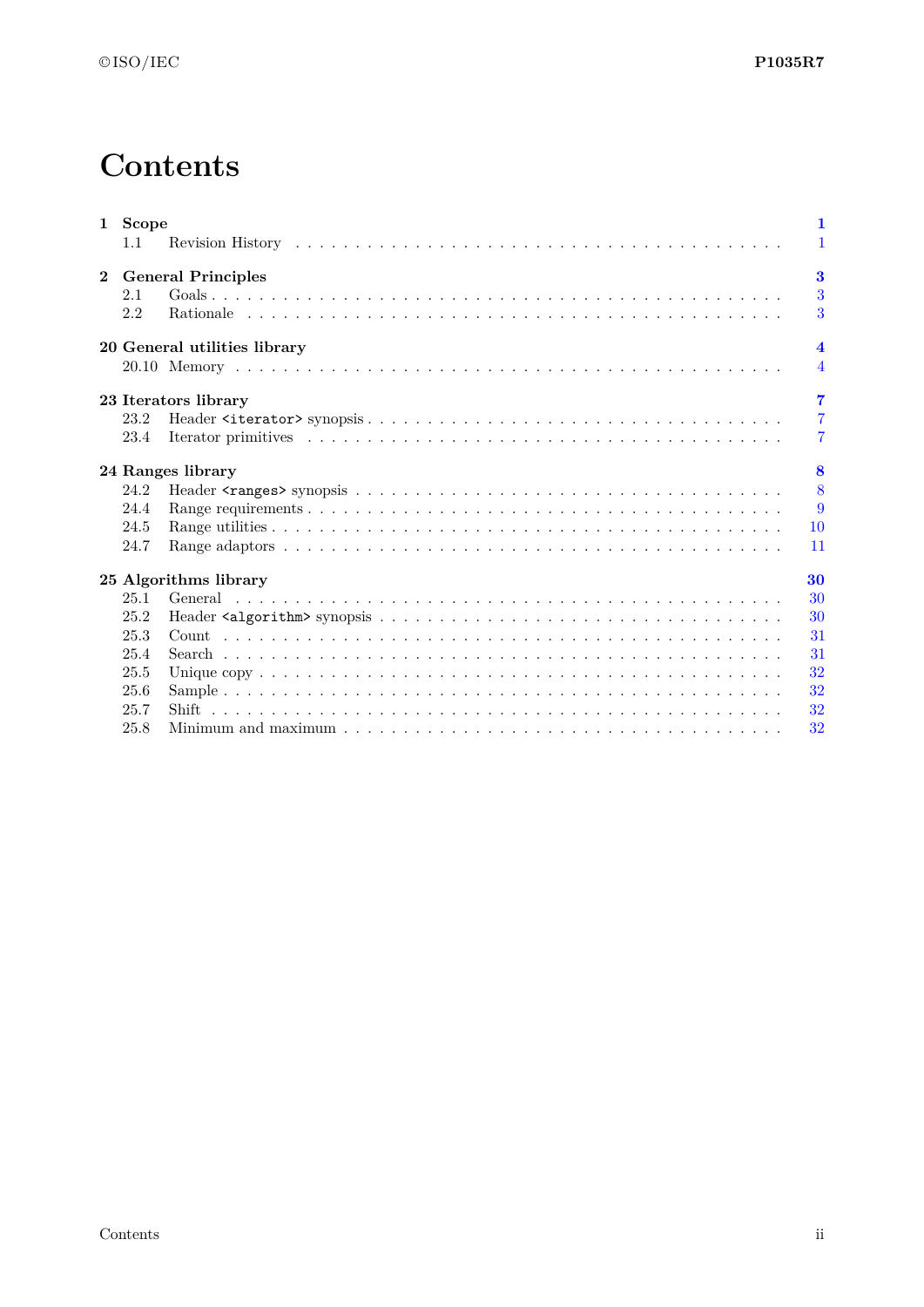<sup>1</sup> This document proposes to add the range adaptors described below with the C++20 Working Draft.

## <span id="page-2-1"></span>**1.1 Revision History [intro.history]**

## **1.1.1 Revision 7** [intro.history.r7]

- Rebases according to N4820.
- Applies editorial fixes.
- Adds the revision history missing from P1035R6.
- Constrains all associated types.
- Shuffles some added sections and removed sections to make reading and navigation easier.
- Update stable-names to eliminate underscores.
- Applies spaceship operator, as per P1614's example.
- Removes caution notes.
- Changes *semiregular* to *semiregular-box* .
- Moves functions that have an auto-return-type into the respective synopses, except when they have extra properties.
- Adds missing const- and reference-qualifiers.
- drop\_while\_view semantics updated in [\(\[range.drop.while.overview\]\)](https://wg21.link/range.drop.while.overview).
- Changes is\_space to is\_invisible in the drop\_while\_view example.
- Replaces the *tuple-like* with *has-tuple-element* .
- Adds a deduction guide for elements\_view, so that it massages R into a *forwarding-range* .
- Removes elements\_view<R, N>::sentinel, as it's a redunant wrapper for sentinel\_t<R> (changes to accommodate this are applied).

## **1.1.2** Revision 6 *intro.history.r6*

- Removed constraints from istream\_view, as they're applied to basic\_istream\_view.
- Removed explicit from deduction take\_while guide.
- Qualified calls to ranges-CPOs with ranges::.
- Adjusted is\_const\_v<decltype(\*this)> so that it isn't always false.
- Applied invoke where it should have been applied.
- Cleaned up [\[range.drop\].](https://wg21.link/range.drop)
- Cleaned up [\[range.drop\\_while\].](https://wg21.link/range.drop_while)
- Cleaned up [\[range.istream.overview\]](https://wg21.link/range.istream.overview) and [\[range.istream.view\].](https://wg21.link/range.istream.view)
- Provided stronger wording for *tuple-like*.
- —
- Cleaned up other parts of [\[range.elements\].](https://wg21.link/range.elements)
- Editorial fixes.

## **1.1.3** Revision 5 *intro.history.r5*

- Removed zip\_view-related sections, as requested by LEWG.
- Removed *constructible-from-range* constructor as per LEWG discussion.
- Weakened the Semiregular<Val> requirement to Movable<Val> && DefaultConstructor<Val> for basic istream view.

# <span id="page-2-0"></span>1 Scope [intro.scope]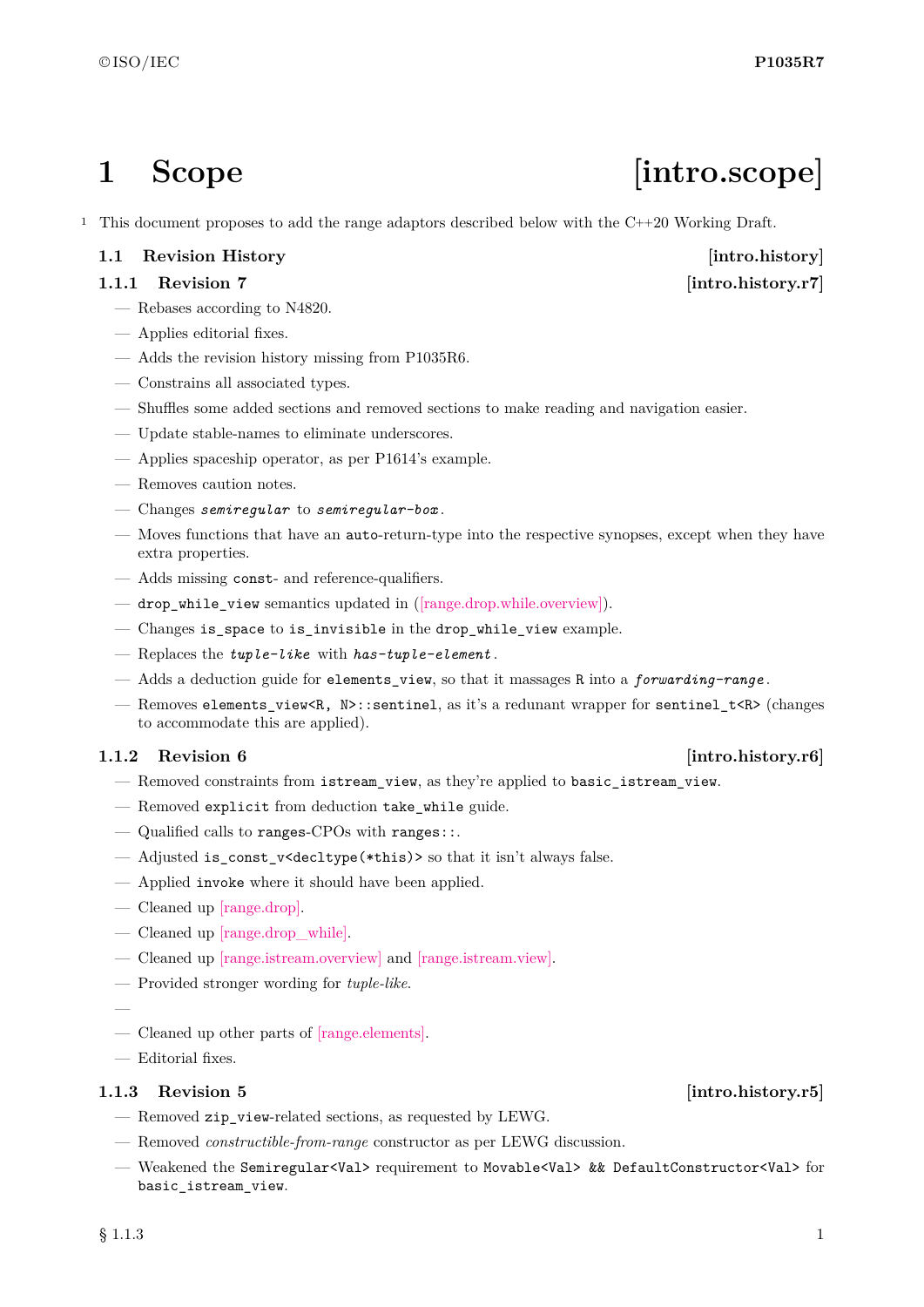- $-$  (Editorial) Migrated from Bikeshed HTML to L<sup>AT</sup>FX.
- Adds editorial changes such as iter\_value\_t<iterator\_t<R>>range\_value\_t<R> for review by LWG to simplify text in the International Standard.

### **1.1.4 Revision 4** [intro.history.r4]

- Proposes that iterator\_t and sentinel\_t require Range in their interface.
- Adjusts associated types for ranges so that they don't explicitly require Range (this is deferred to iterator t).

### **1.1.5 Revision 3** [intro.history.r3]

- Adds polls from San Diego meeting.
- Removed range\_size\_t and range\_common\_iterator\_t from the associated types.
- Added justification for why is object  $v$  is necessary for take while view.
- Replaced contract-specified pre-conditions with text-specified pre-conditions.
- Removed concept StreamInsertable, as it is not relevant to the contents of this paper.
- Replaced concept StreamExtractable with exposition-only concept *stream-extractable*.
	- This was done, in part, to balance the fact that a concept would exist for operator>> but not operator<<.
- Replaced pros and cons of \_\_tuple\_hack with const-qualified overloads for std::tuple and necessary common\_type and basic\_common\_reference specialisations.

### **1.1.6 Revision 2** [intro.history.r2]

- Expanded acknowledgements and co-authors.
- Removed zip\_with\_view.
- Added zip\_view.
- Added keys and values.
- Added content for associated types for ranges.

### **1.1.7** Revision 1 *intro.history.r1*

- Revised istream\_range.
- Renamed to basic\_istream\_view.
- Introduced some relevant concepts.
- Introduced drop\_view, take\_while\_view, drop\_while\_view.
- Teased zip\_with\_view.
- Teased associated types for ranges.

### **1.1.8 Revision 0 [intro.history.r1]**

— Initial proposal.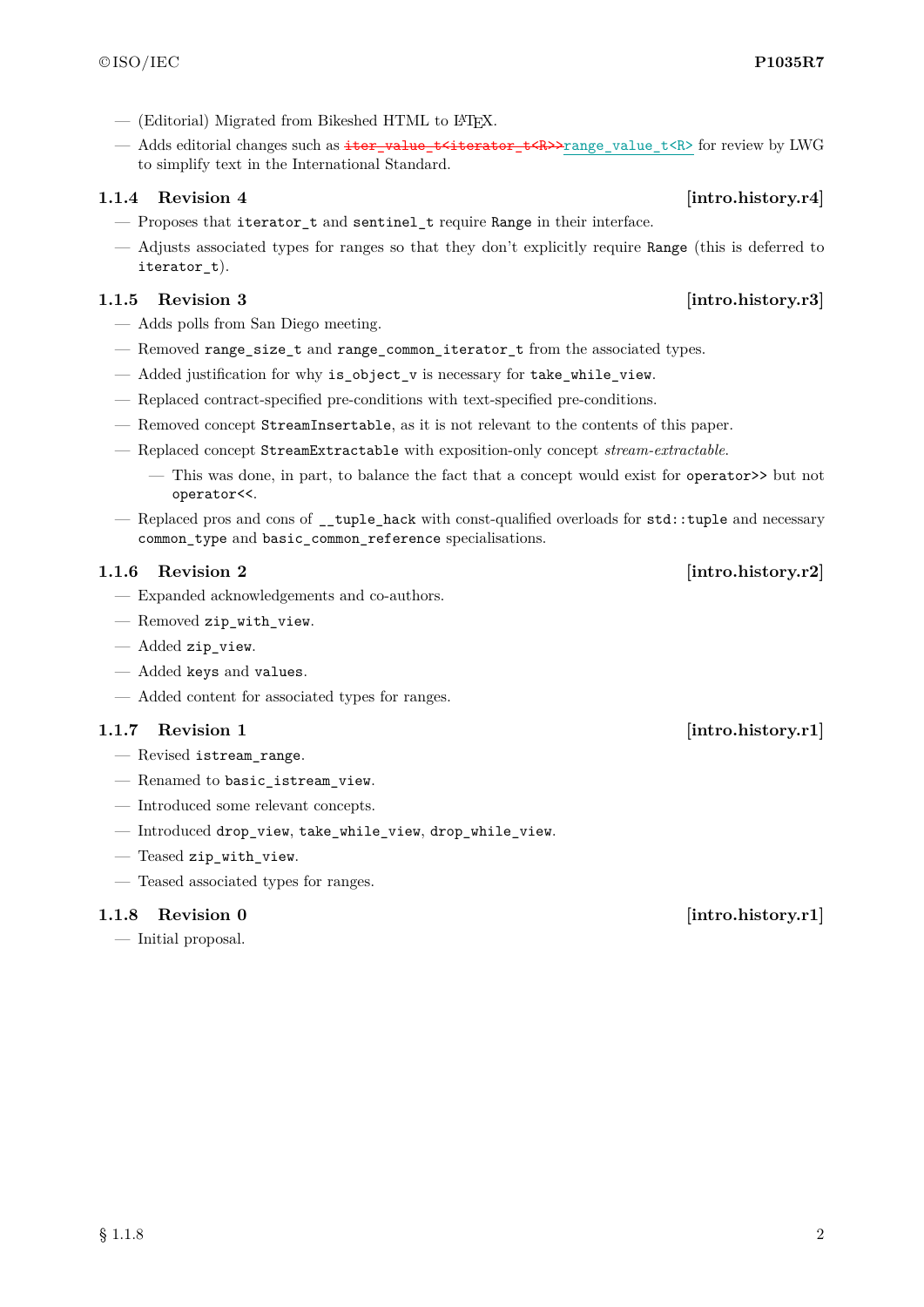# <span id="page-4-0"></span>**2 General Principles [intro]**

"Law III: To every action there is always opposed an equal reaction: or the mutual actions of two bodies upon each other are always equal, and directed to contrary parts."

—*Isaac Newton's Third Law of Motion*

### <span id="page-4-1"></span>**2.1 Goals** [intro.goals]

<sup>1</sup> The primary goal of this paper is to extend the number of range adaptors present in C++20.

### <span id="page-4-2"></span>**2.2 Rationale** *intro.rationale*

<sup>1</sup> P0789 – and by extension, P0896 – merged twelve range adaptors into the C++20 Working Draft. Due to the finite amount of time that the authors of P0896 have, this is only a glimpse of the range adaptors that can be added to C++for declarative programming. P1035 adds another four complimentary range adaptors to 'complete' the C++20 suite of range adaptors.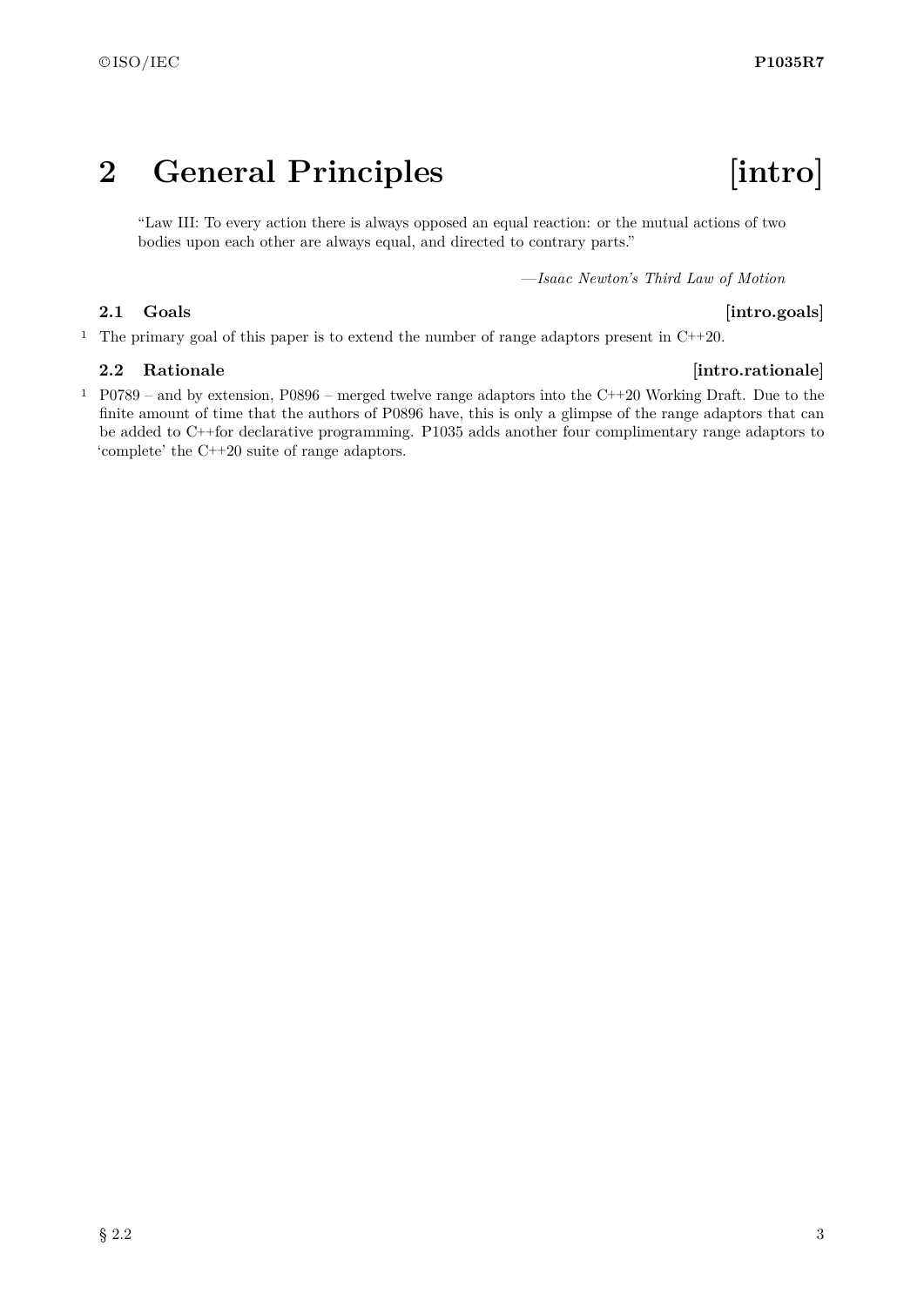## <span id="page-5-0"></span>**20 General utilities library [utilities]**

```
[...]
```
### <span id="page-5-1"></span>**20.10 Memory [memory]**

**20.10.2** Header **<memory>** synopsis [memory.syn]

```
[...]
   namespace std {
      // ...
     namespace ranges {
        // ...
       template<no-throw-forward-range R>
          requires DefaultConstructible<iter value t<iterator t<R>>
range value t<R>>
            safe_iterator_t<R> uninitialized_default_construct(R&& r);
      }
      // ...
      namespace ranges {
       // ...
        template<no-throw-forward-range R>
         requires DefaultConstructible<iter value t<iterator t<R>>t<R>>range value t<R>>
            safe_iterator_t<R> uninitialized_value_construct(R&& r);
      }
      // ...
     namespace ranges {
        // ...
        template<InputRange IR, no-throw-forward-range OR>
          requires Constructible<iter_value_t<iterator_t<OR>>, iter_reference_t<iterator_t<IR>>>
          requires Constructible<range_value_t<OR>, range_reference_t<IR>>
            uninitialized_copy_result<safe_iterator_t<IR>, safe_iterator_t<OR>>
              uninitialized_copy(IR&& input_range, OR&& output_range);
        // ...
      }
      namespace ranges {
        // ...
        template<InputRange IR, no-throw-forward-range OR>
          requires Constructible<iter_value_t<iterator_t<OR>>, iter_rvalue_reference_t<iterator_t<IR>>>
          requires Constructible<range_value_t<OR>, range_rvalue_reference_t<IR>>
            uninitialized_move_result<safe_iterator_t<IR>, safe_iterator_t<OR>>
              uninitialized_move(IR&& input_range, OR&& output_range);
       // ...
      }
      // ...
     namespace ranges {
       // ...
       template<no-throw-forward-range R, class T>
         requires Constructible<<del>iter_value_t<iterator_t<R>></del>xange_value_t<R>, const T&>
            safe_iterator_t<R> uninitialized_fill(R&& r, const T& x);
      }
      // ...
     namespace ranges {
        // ...
       template<no-throw-input-range R>
         requires Destructible<iter_value_t<iterator_t<R>>range_value_t<R>>
            safe iterator t<R> destroy(R&& r) noexcept;
     }
      // ...
    }
[...]
```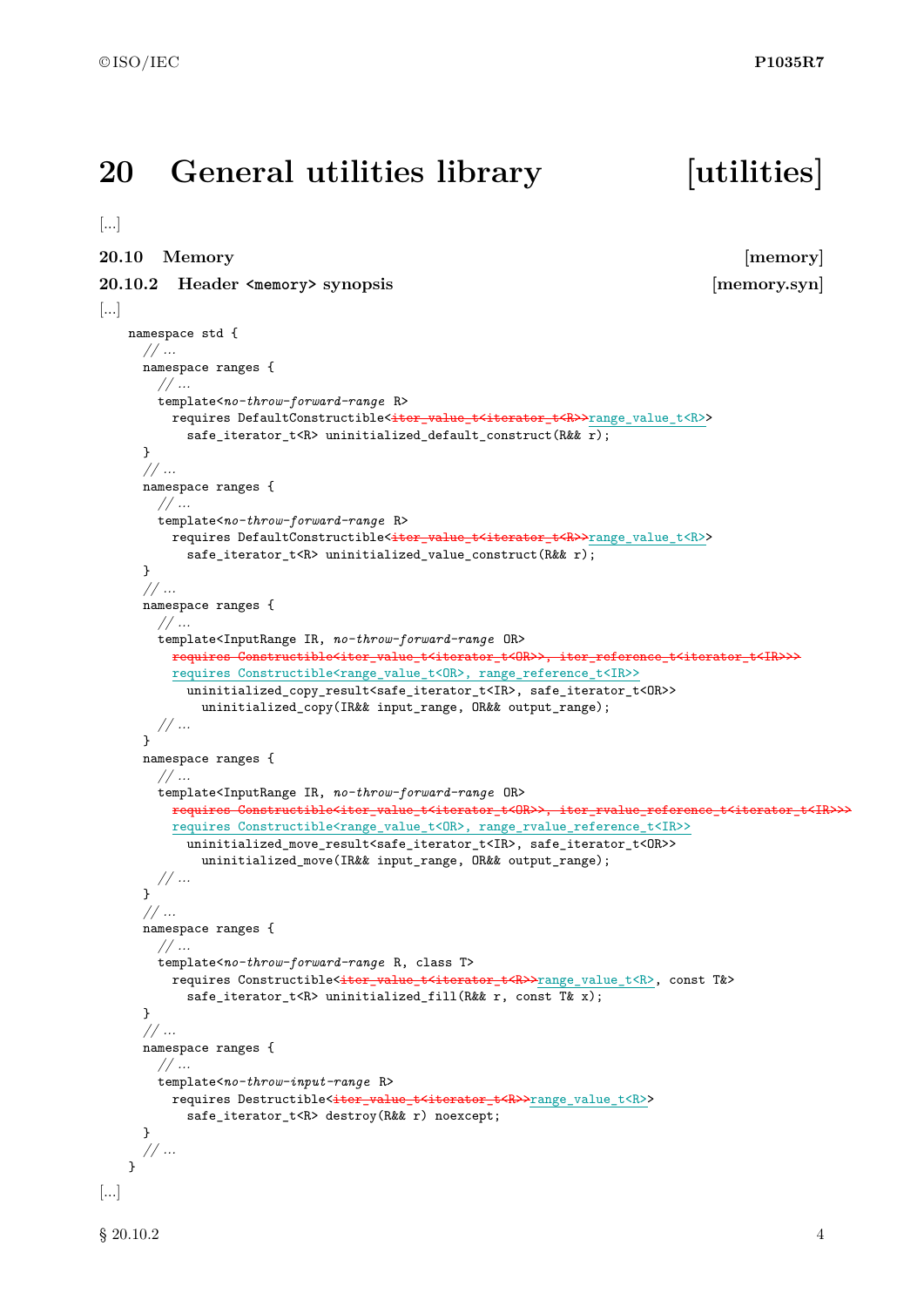```
20.10.11 Specialized algorithms [specialized.algorithms]
[...]
20.10.11.3 uninitialized_default_construct [uninitialized.construct.default]
[...]
namespace ranges {
 // ...
 template<no-throw-forward-range R>
    requires DefaultConstructible<iter_value_t<t>terator_t<R>>range_value_t<R>><
   safe_iterator_t<R> uninitialized_default_construct(R&& r);
}
[...]
20.10.11.4 uninitialized_value_construct [uninitialized.construct.value]
[...]
namespace ranges {
 // ...
 template<no-throw-forward-range R>
     requires DefaultConstructible<iter_value_t<iterator_t<R>>>range_value_t<R>><
   safe_iterator_t<R> uninitialized_value_construct(R&& r);
}
[...]
20.10.11.5 uninitialized_copy [uninitialized.copy]
[...]
 namespace ranges {
   // ...
   template<InputRange IR, no-throw-forward-range OR>
     requires Constructible<iter_value_t<iterator_t<OR>>, iter_reference_t<iterator_t<IR>>>
     requires Constructible<range_value_t<OR>, range_reference_t<IR>>
      uninitialized_copy_result<safe_iterator_t<IR>, safe_iterator_t<OR>>
        uninitialized_copy(IR&& input_range, OR&& output_range);
   // ...
 }
[...]
20.10.11.6 uninitialized_move [uninitialized.move]
[...]
 namespace ranges {
   // ...
   template<InputRange IR, no-throw-forward-range OR>
     requires Constructible<iter_value_t<iterator_t<OR>>, iter_rvalue_reference_t<iterator_t<IR>>>>>>>>
     requires Constructible<range_value_t<OR>, range_rvalue_reference_t<IR>>
      uninitialized_move_result<safe_iterator_t<IR>, safe_iterator_t<OR>>
        uninitialized_move(IR&& input_range, OR&& output_range);
   // ...
 }
[...]
20.10.11.7 uninitialized_fill [uninitialized.fill]
[...]
```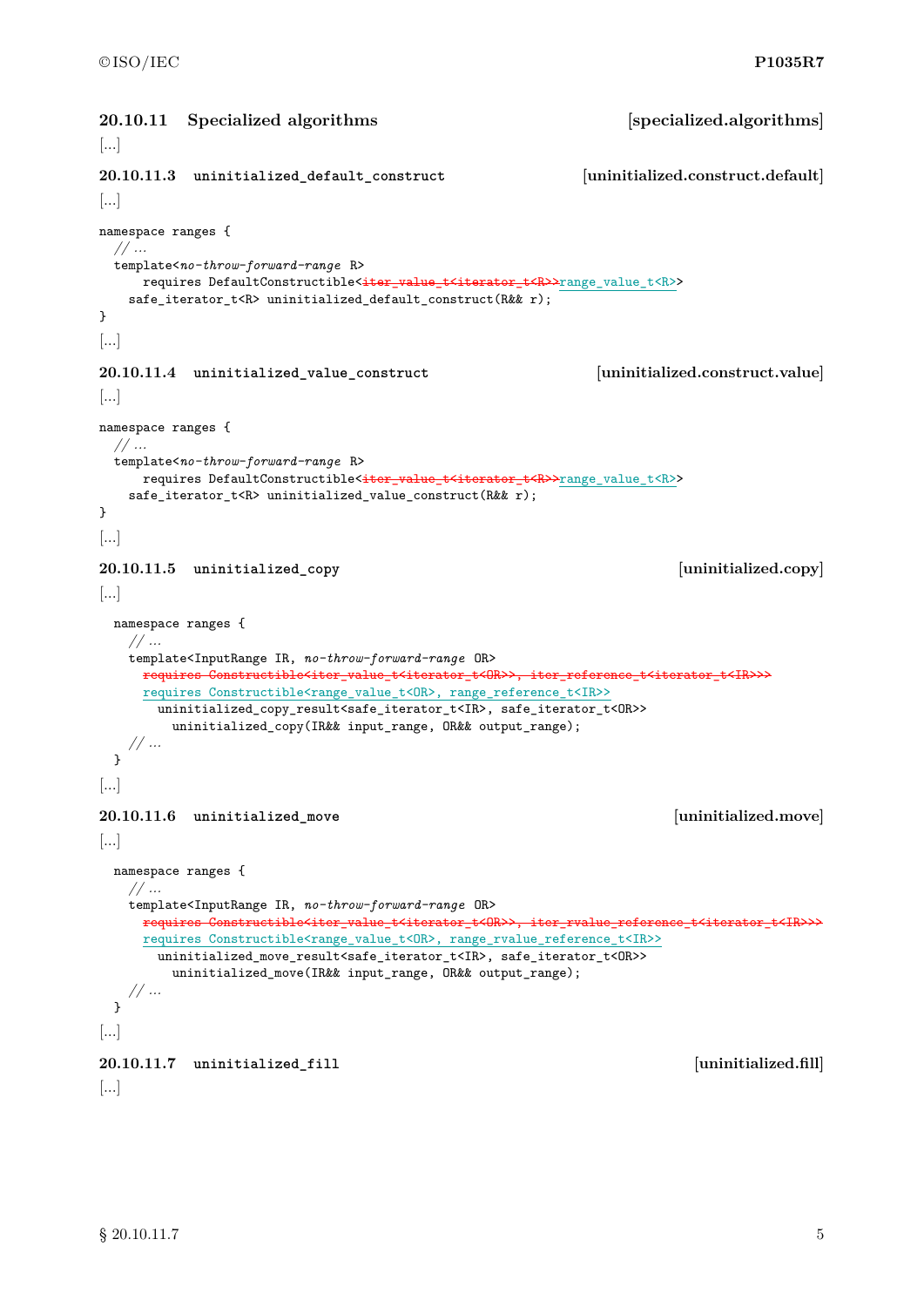```
namespace ranges {
 // ...
 template<no-throw-forward-range R, class T>
     requires Constructible<<del>iter_value_t<iterator_t<R>></del>range_value_t<R>, const T&>
   safe_iterator_t<R> uninitialized_fill(R&& r, const T(x, x);
}
[...]
20.10.11.8 destroy [specialized.destroy]
[...]
namespace ranges {
 // ...
 template<no-throw-input-range R>
     .<br>requires Destructible<<del>iter_value_t<iterator_t<R>></del>range_value_t<R>>
   safe_iterator_t<R> destroy(R&& r) noexcept;
}
```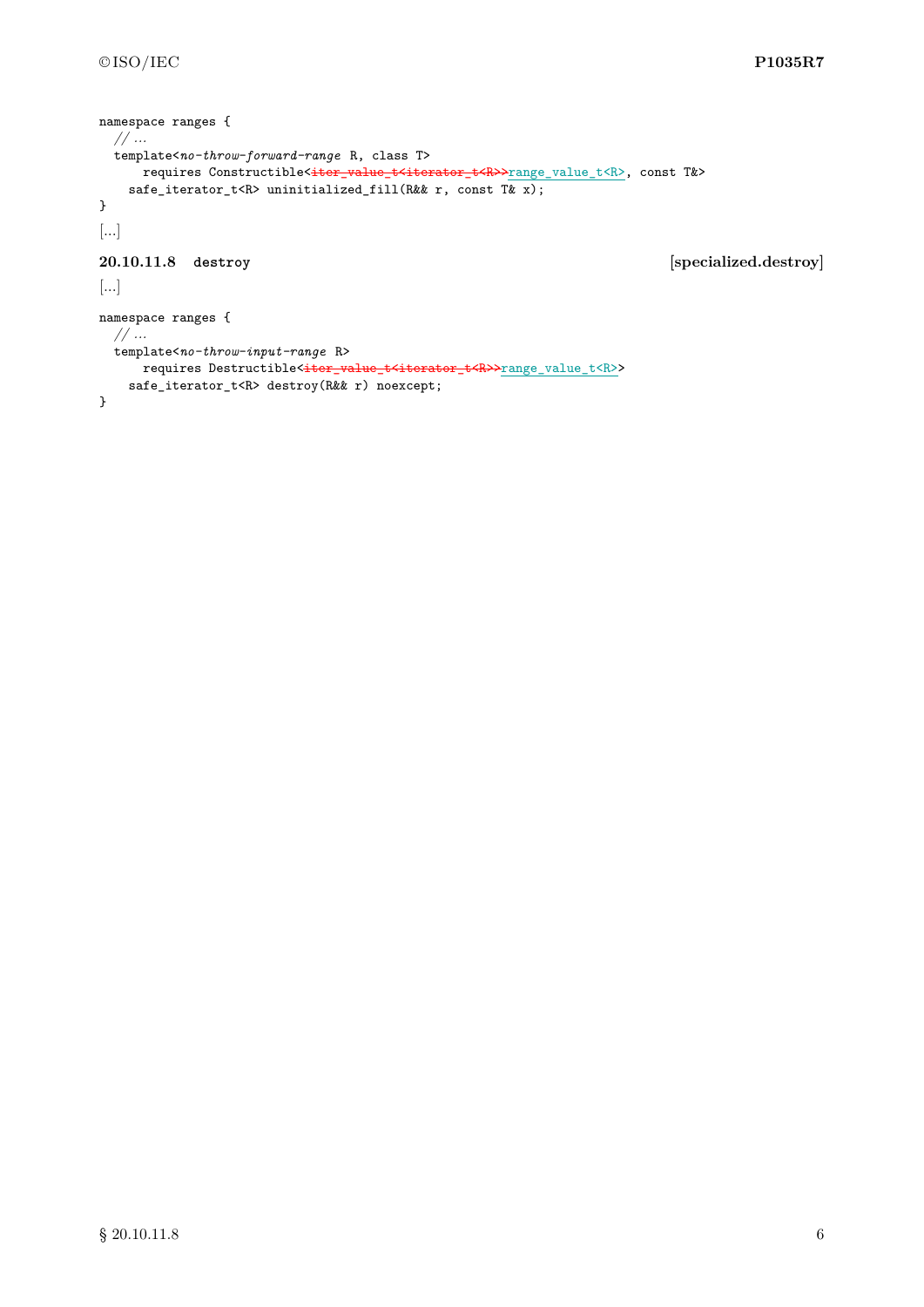# <span id="page-8-0"></span>23 Iterators library **iterators**

## <span id="page-8-1"></span>**23.2 Header <iterator> synopsis [iterator.synopsis]**

```
namespace std {
    // ...
    namespace ranges {
      // ...
      // (23.4.3.2), ranges::distance
      template<Iterator I, Sentinel<I> S>
       constexpr iter_difference_t<I> distance(I first, S last);
      template<Range R>
       constexpr iter_difference_t<iterator_t<R>>range_difference_t<R>>distance(R&&r);
      // ...
     }
     // ...
   }
[...]
23.4 Iterator primitives [iterator.primitives]
23.4.3 Range iterator operations [range.iter.ops]
23.4.3.2 ranges::distance [range.iterator.operations.distance]
[...]
```
<span id="page-8-3"></span><span id="page-8-2"></span>template<Range R>

```
constexpr iter_difference_t<iterator_t<R>>range_difference_t<R> distance(R&& r);
```
[...]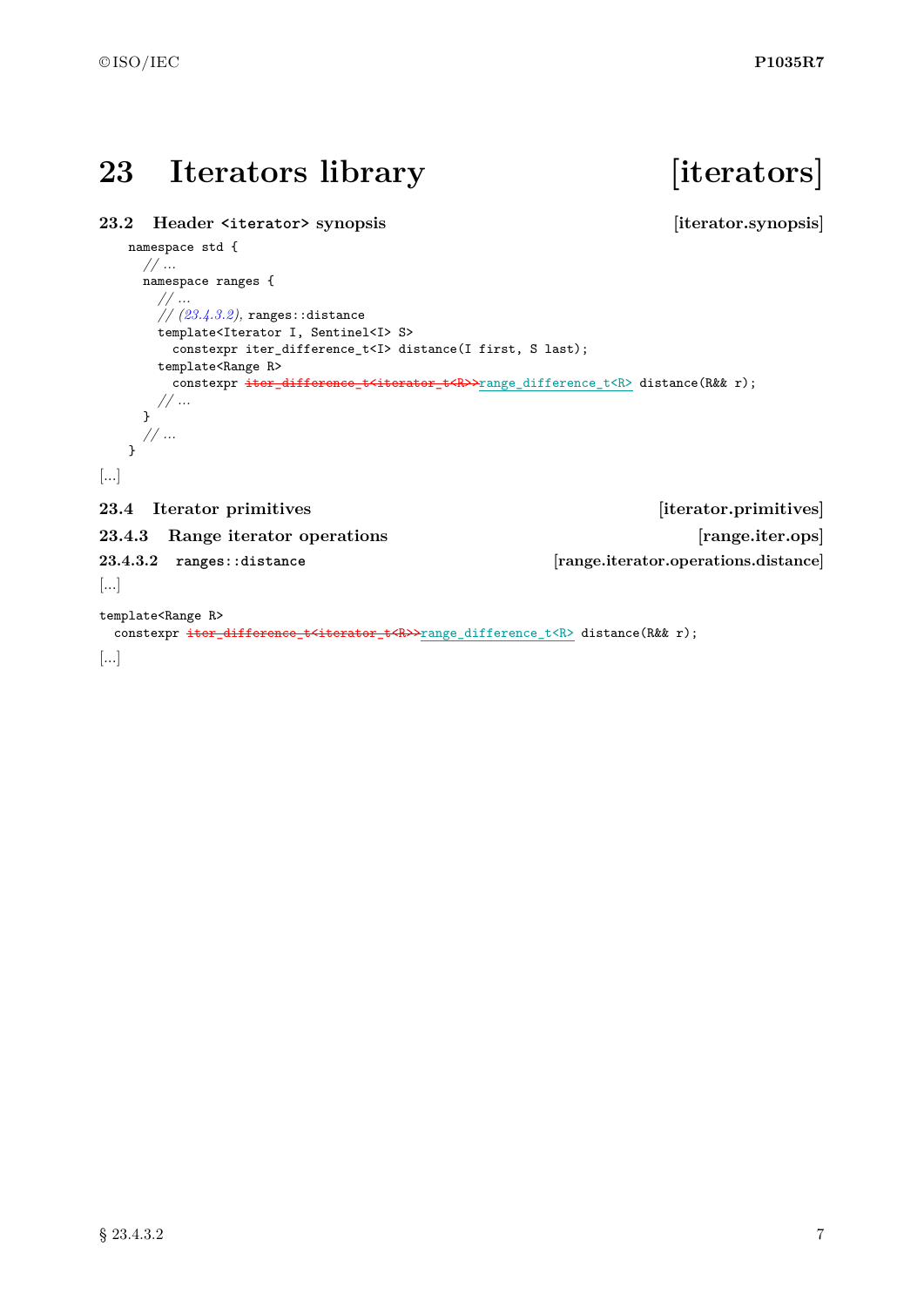# <span id="page-9-0"></span>**24 Ranges library [range]**

<span id="page-9-1"></span>**24.2 Header <ranges> synopsis [ranges.syn]** [...]

## #include <initializer\_list> #include <iterator> *// ...* namespace std::ranges { *//* **??***, Range* template<class T> using iterator\_t = decltype(ranges::begin(declval<T&>())); template<class T> using sentinel\_t = decltype(ranges::end(declval<T&>())); template<class T> concept Range = *see below*; template<Range R> using iterator\_t = decltype(ranges::begin(declval<R& $>())$ ); template<Range R> using sentinel\_t = decltype(ranges::end(declval<R& $>($ )); template<Range R> using range\_difference\_t = iter\_difference\_t<iterator\_t<R>>; template<Range R> using range\_value\_t = iter\_value\_t<iterator\_t<R>>; template<Range R> using range\_reference\_t = iter\_reference\_t<iterator\_t<R>>; template<Range R> using range\_rvalue\_reference\_t = iter\_rvalue\_reference\_t<iterator\_t<R>>; *//* **??***, sized ranges // ... // [24.7.5,](#page-13-0) transform view* template<InputRange V, CopyConstructible F> requires View<V> && is\_object\_v<F> && RegularInvocable<F&, iter\_reference\_t<iterator\_t<V>>range\_reference\_t<V>> class transform\_view; namespace view { inline constexpr *unspecified* transform = *unspecified* ; } *// [24.7.6,](#page-14-0) take view // ... // [24.7.7,](#page-15-0) take while view* template<View R, class Pred> requires InputRange<R> && is\_object\_v<Pred> && IndirectUnaryPredicate<const Pred, iterator\_t<R>> class take\_while\_view;

namespace view { inline constexpr *unspecified* take\_while = *unspecified*; }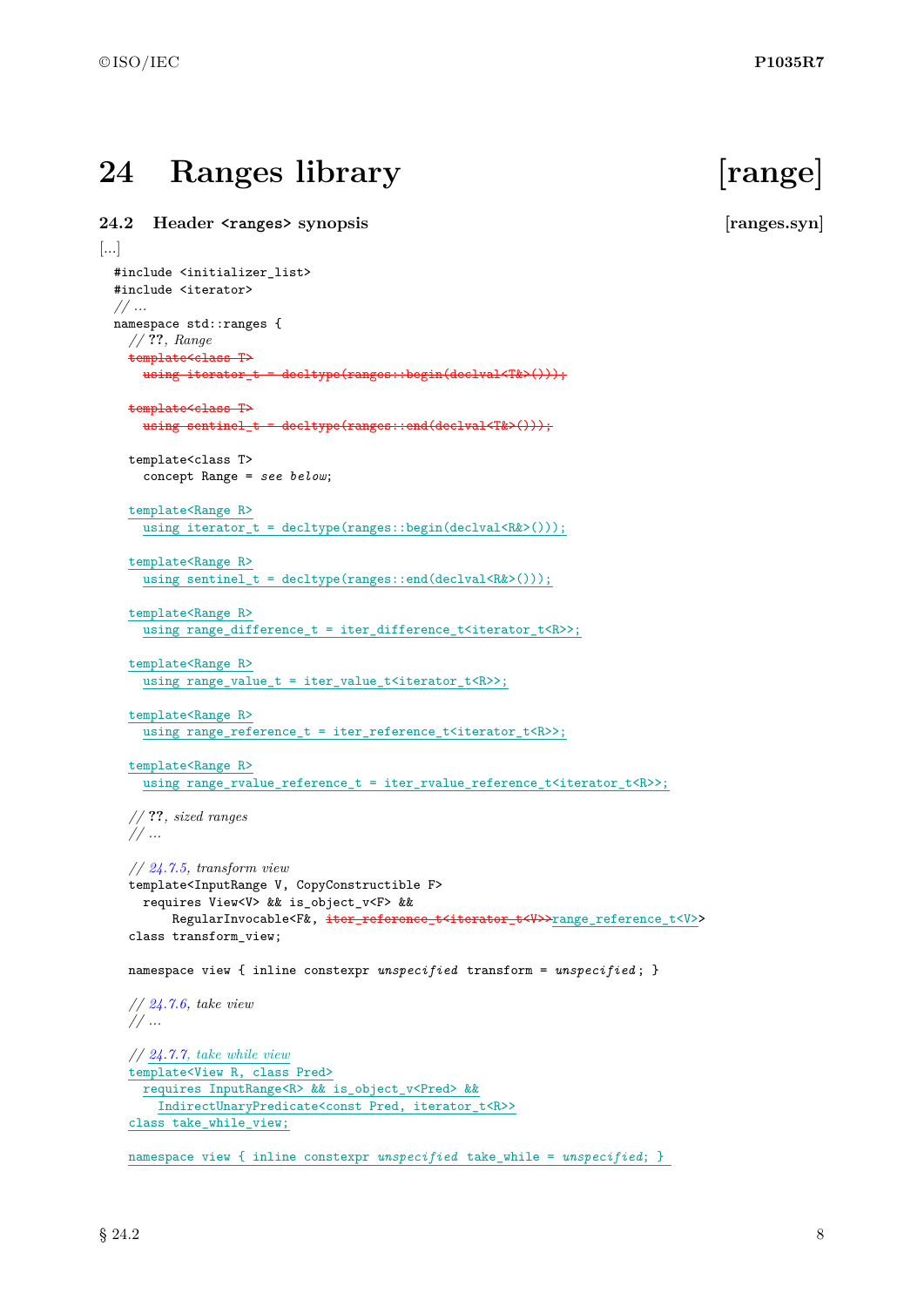```
// 24.7.8, drop view
   template<View R>
     class drop_view;
    namespace view { inline constexpr unspecified drop = unspecified; }
    // 24.7.9, drop while view
   template<View R, class Pred>
     requires InputRange<R> && is_object_v<Pred> &&
       IndirectUnaryPredicate<const Pred, iterator_t<R>>
    class drop_while_view;
   namespace view { inline constexpr unspecified drop_while = unspecified; }
   // 24.7.10, join view
   template<InputRange V>
     requires View<V> && InputRange<iter_reference_t<iterator_t<V>>range_reference_t<V>> &&
          (is_reference_v<<del>iter_reference_t<iterator_t<V>></del>range_reference_t<V>> ||
          View<<del>iter_value_t<iterator_t<V>></del>range_value_t<V>>)
   class join_view;
   // 24.7.11, split view
    // ...
   // 24.7.12, counted view
    // ...
   // 24.7.13, common view
   // ...
   // 24.7.14, reverse view
   // ...
   // 24.7.15, istream view
   template<Movable Val, class CharT, class Traits = char_traits<CharT>>
     requires see below
    class basic_istream_view;
    template<class Val, class CharT, class Traits>
   basic_istream_view<Val, CharT, Traits> istream_view(basic_istream<CharT, Traits>& s);
    // 24.7.16, elements view
   template<InputRange R, size_t N>
     requires see below
    class elements_view;
   template<class R>
     using keys_view = elements_view<all_view<R>, 0>;
    template<class R>
     using values_view = elements_view<all_view<R>, 1>;
   namespace view {
     template<size_t N>
       inline constexpr unspecified elements = unspecified ;
     inline constexpr unspecified keys = unspecified ;
     inline constexpr unspecified values = unspecified ;
   }
 }
24.4 Range requirements [range.req]
[...]
```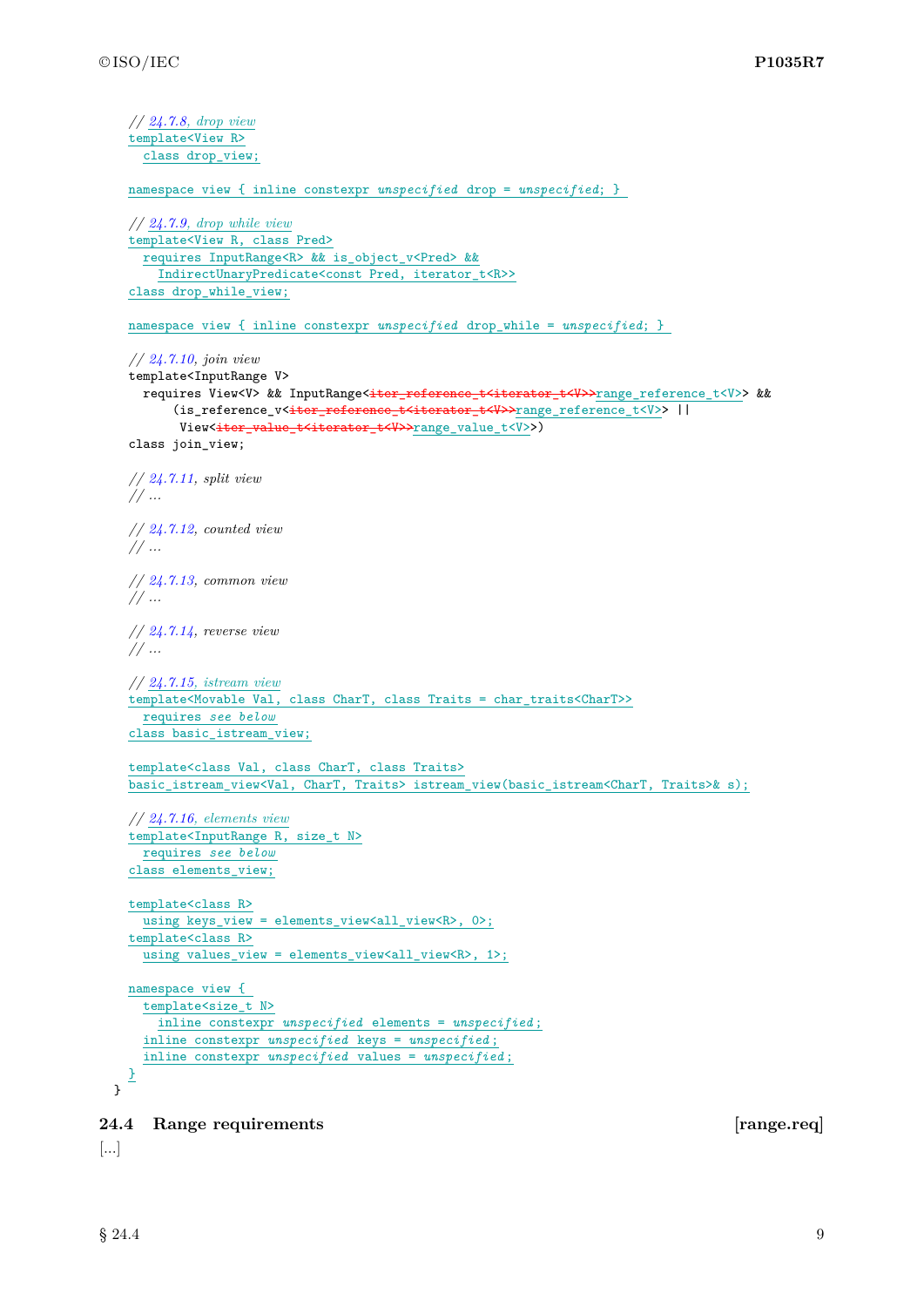<span id="page-11-0"></span>

|                | $\left[\right]$       | 24.4.4 Views                                                                  |                                                                                                                         | [range.view]                                                                                                                                                                                                                                                                                                                                                    |  |
|----------------|-----------------------|-------------------------------------------------------------------------------|-------------------------------------------------------------------------------------------------------------------------|-----------------------------------------------------------------------------------------------------------------------------------------------------------------------------------------------------------------------------------------------------------------------------------------------------------------------------------------------------------------|--|
|                |                       | template <class t=""></class>                                                 | inline constexpr bool enable_view = see below;                                                                          |                                                                                                                                                                                                                                                                                                                                                                 |  |
|                |                       | template <class t=""><br/><math>concept</math> <math>View</math> =</class>    | Range <t> &amp;&amp; Semiregular<t> &amp;&amp; enable_view<t>;</t></t></t>                                              |                                                                                                                                                                                                                                                                                                                                                                 |  |
| 3              |                       | help of enable_view.                                                          |                                                                                                                         | Since the difference between Range and View is largely semantic, the two are differentiated with the                                                                                                                                                                                                                                                            |  |
| $\overline{4}$ |                       |                                                                               | For a type T, the default value of enable_view <t> is:</t>                                                              |                                                                                                                                                                                                                                                                                                                                                                 |  |
| (4.1)          |                       |                                                                               | - If DerivedFrom <t, view_base=""> is true, true.</t,>                                                                  |                                                                                                                                                                                                                                                                                                                                                                 |  |
| (4.2)          |                       |                                                                               |                                                                                                                         | - Otherwise, if T is a specialization of class template initializer_list (??), set (??), multiset<br>$(??)$ , unordered_set $(??)$ , unordered_multiset $(??)$ , or match_results $(??)$ , false.                                                                                                                                                               |  |
| (4.3)          |                       | reference semantics. $\,-\,end\,note$                                         |                                                                                                                         | - Otherwise, if both T and const T model Range and iter reference t <iterator t<t="">&gt;range reference t<t><br/>is not the same type as iter_reference_t<iterator_t<const t="">&gt;range_reference_t<const<br>T&gt;, false. [Note: Deep const-ness implies element ownership, whereas shallow const-ness implies</const<br></iterator_t<const></t></iterator> |  |
| (4.4)          |                       | - Otherwise, true.                                                            |                                                                                                                         |                                                                                                                                                                                                                                                                                                                                                                 |  |
| 5              |                       | and false for types which do not.                                             |                                                                                                                         | Pursuant to [namespace.std], users may specialize enable_view to true for types which model View,                                                                                                                                                                                                                                                               |  |
|                | $\left[\right]$       |                                                                               |                                                                                                                         |                                                                                                                                                                                                                                                                                                                                                                 |  |
|                | 24.4.5<br>[]          | Common range refinements                                                      |                                                                                                                         | [range.refinements]                                                                                                                                                                                                                                                                                                                                             |  |
|                | };                    | requires $(T& t)$ {                                                           | RandomAccessRange <t> &amp;&amp; ContiguousIterator<iterator_t<t>&gt; &amp;&amp;</iterator_t<t></t>                     | { ranges::data(t) } -> Same <add_pointer_t<<del>iter_reference_t<iterator_t<t>&gt;range_reference_t<t>&gt;&gt;;</t></iterator_t<t></add_pointer_t<<del>                                                                                                                                                                                                         |  |
|                | $\left[\ldots\right]$ |                                                                               |                                                                                                                         |                                                                                                                                                                                                                                                                                                                                                                 |  |
|                | $\bf 24.5$            | Range utilities                                                               |                                                                                                                         | [range.utility]                                                                                                                                                                                                                                                                                                                                                 |  |
|                | 24.5.1                |                                                                               |                                                                                                                         |                                                                                                                                                                                                                                                                                                                                                                 |  |
|                |                       | Helper concepts                                                               |                                                                                                                         | [range.utility.helpers]                                                                                                                                                                                                                                                                                                                                         |  |
|                | []                    |                                                                               |                                                                                                                         |                                                                                                                                                                                                                                                                                                                                                                 |  |
|                | 24.5.2                | View interface                                                                |                                                                                                                         | [view.interface]                                                                                                                                                                                                                                                                                                                                                |  |
|                | []                    |                                                                               |                                                                                                                         |                                                                                                                                                                                                                                                                                                                                                                 |  |
|                |                       | namespace std::ranges {                                                       |                                                                                                                         |                                                                                                                                                                                                                                                                                                                                                                 |  |
|                | //                    |                                                                               |                                                                                                                         |                                                                                                                                                                                                                                                                                                                                                                 |  |
|                |                       | template <class d=""></class>                                                 | requires is_class_v <d> &amp;&amp; Same<d, remove_cv_t<d="">&gt;<br/>class view_interface : public view_base {</d,></d> |                                                                                                                                                                                                                                                                                                                                                                 |  |
|                |                       | private:                                                                      |                                                                                                                         |                                                                                                                                                                                                                                                                                                                                                                 |  |
|                |                       | //<br>template <randomaccessrange r="D"><br/><sup>}</sup></randomaccessrange> | return ranges::begin(derived())[n];                                                                                     | constexpr decltype(auto) operator[](iter_difference_t <iterator_t<r>&gt;range_difference_t<r> n) {</r></iterator_t<r>                                                                                                                                                                                                                                           |  |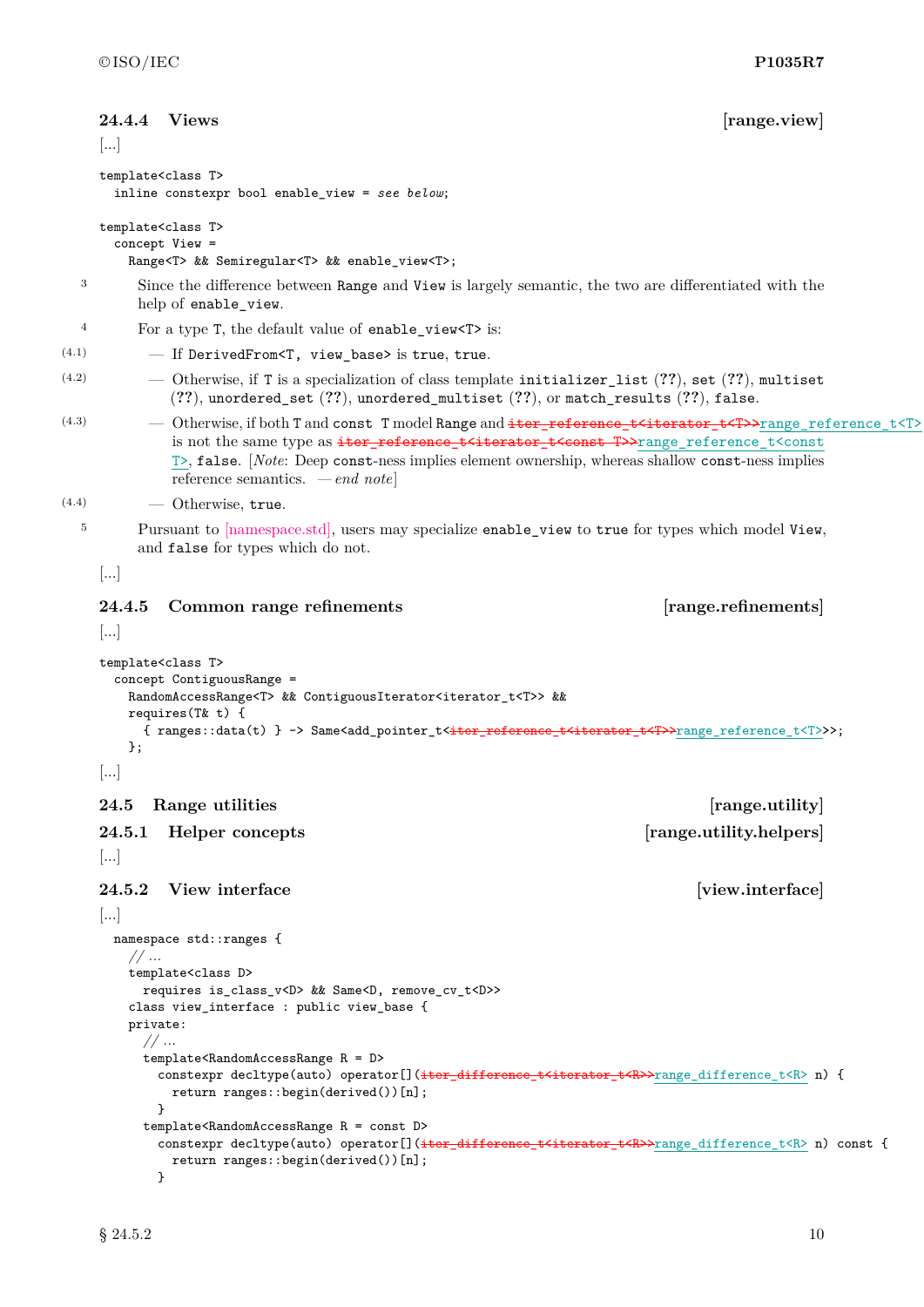```
};
  }
[...]
```
### **24.5.3 Sub-ranges [range.subrange]**

<sup>1</sup> The subrange class template combines together an iterator and a sentinel into a single object that models the View concept. Additionally, it models the SizedRange concept when the final template parameter is subrange\_kind::sized.

```
namespace std::ranges {
     // ...
     template<forwarding-range R>
       subrange(R&&, iter_difference_t<iterator_t<R>>range_difference_t<R>) ->
         subrange<iterator_t<R>, sentinel_t<R>, subrange_kind::sized>;
     template<size_t N, class I, class S, subrange_kind K>
       requires (N < 2)constexpr auto get(const subrange<I, S, K>& r);
   }
   namespace std {
     using ranges::get;
   }
  24.7 Range adaptors [range.adaptors]
  24.7.4 Filter view [range.filter]
  24.7.4.3 Class template filter_view::iterator [range.filter.iterator]
   namespace std::ranges {
     template<class V, class Pred>
     class filter_view<V, Pred>::iterator {
        // ...
     public:
       using iterator_concept = see below ;
       using iterator_category = see below ;
       using value_type = iter_value_t<iterator_t<V>>range_value_t<V>;
       using difference_type = iter_difference_t<iterator_t<V>>range_difference_t<V>;
       iterator() = default;
       constexpr iterator(filter_view& parent, iterator_t<V> current);
       constexpr iterator_t<V> base() const;
       constexpr iter_reference_t<iterator_t<V>>range_reference_t<V> operator*() const;
       // ...
       friend constexpr iter_rvalue_reference_t<iterator_t<V>>range_rvalue_reference_t<V>
         iter_move(const iterator& i)
         noexcept(noexcept(ranges::iter_move(i.current_)));
       friend constexpr void iter_swap(const iterator& x, const iterator& y)
         noexcept(noexcept(ranges::iter_swap(x.current_, y.current_)))
         requires IndirectlySwappable<iterator_t<V>>;
     };
    }
  [...]
  constexpr iter_reference_t<iterator_t<V>>range_reference_t<V> operator*() const;
6 Effects: Equivalent to: return *current_;
  [...]
```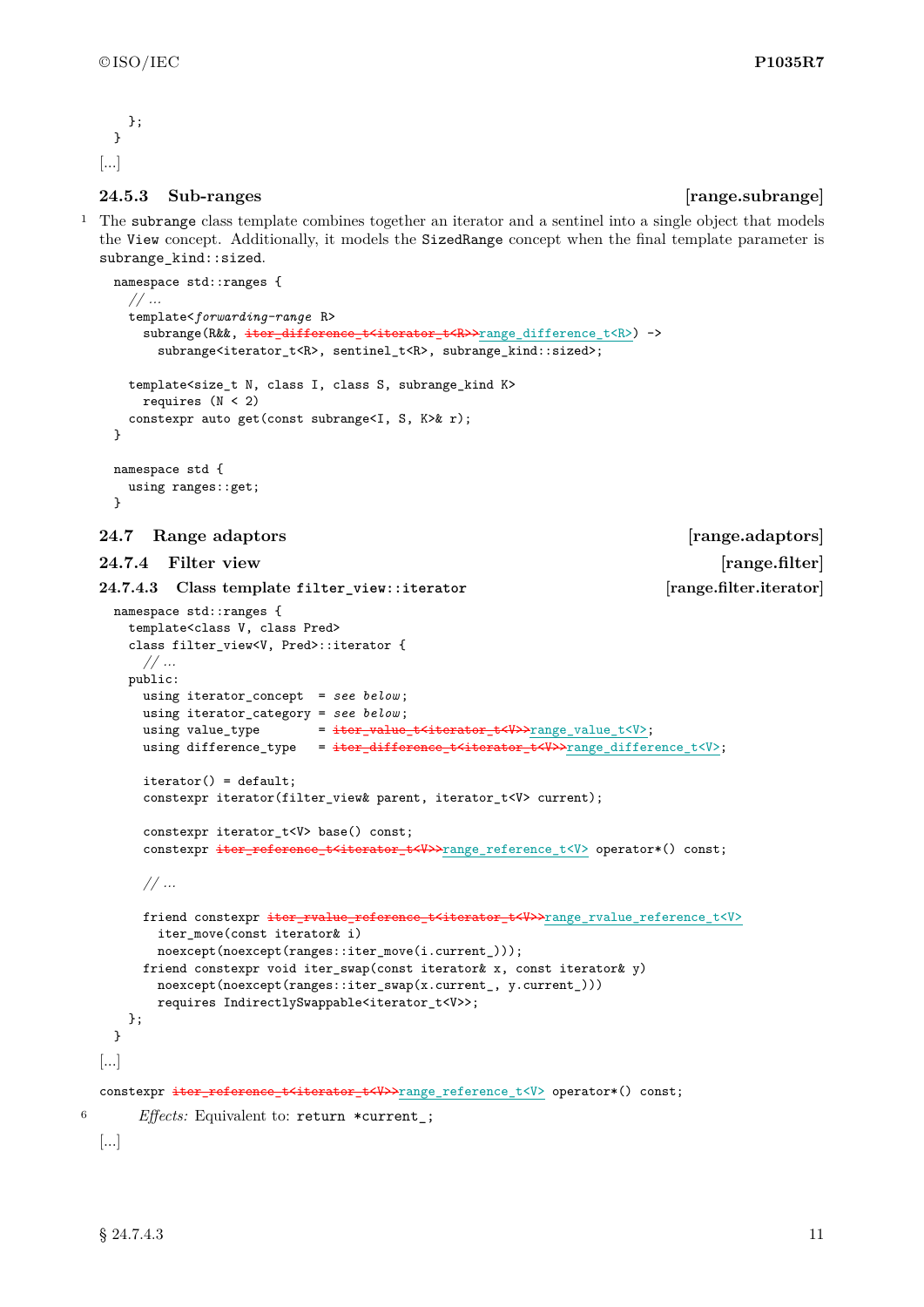```
friend constexpr iter_rvalue_reference_t<iterator_t<V>range_rvalue_reference_t<V> iter_move(const iterator& i)
    noexcept(noexcept(ranges::iter_move(i.current_)));
15 Effects: Equivalent to: return ranges::iter move(i.current);
   [...]
   24.7.5 Transform view [range.transform]
   24.7.5.1 Overview [range.transform.overview]
   [...]
   24.7.5.2 Class template transform_view [range.transform.view]
      namespace std::ranges {
        template<InputRange V, CopyConstructible F>
          requires View<V> && is_object_v<F> &&
                  RegularInvocable<F&, iter_reference_t<iterator_t<V>>range_reference_t<V>>
        class transform_view : public view_interface<transform_view<V, F>> {
        private:
          // ...
        public:
          // ...
          constexpr iterator<false> begin();
          constexpr iterator<true> begin() const
            requires Range<const V> &&
                     RegularInvocable<const F&, iter_reference_t<iterator_t<const V>>range_reference_t<const
    V>;
          constexpr sentinel<false> end();
          constexpr iterator<false> end() requires CommonRange<V>;
          constexpr sentinel<true> end() const
            requires Range<const V> &&
                    RegularInvocable<const F&, iter_reference_t<iterator_t<const V>>range_reference_t<const
    V>>;
          constexpr iterator<true> end() const
            requires CommonRange<const V> &&
                    RegularInvocable<const F&, iter_reference_t<iterator_t<const V>>range_reference_t<const
     V>>:
          // ...
        \lambda:
       }
   [...]
   constexpr iterator<true> begin() const
    requires Range<const V> &&
             RegularInvocable<const F&, iter_reference_t<iterator_t<const V>>range_reference_t<const V>>;
5 Effects: Equivalent to:
           return iterator<true>{*this, ranges::begin(base_)};
   [...]
   constexpr sentinel<true> end() const
     requires Range<const V> &&
             RegularInvocable<const F&, iter_reference_t<iterator_t<const V>>range_reference_t<const V>>;
8 Effects: Equivalent to:
           return sentinel<true>{ranges::end(base_)};;
   constexpr iterator<true> end() const
    requires CommonRange<const V> &&
     RegularInvocable<const F&, iter_reference_t<iterator_t<const V>>range_reference_t<const V>>;
9 Effects: Equivalent to:
```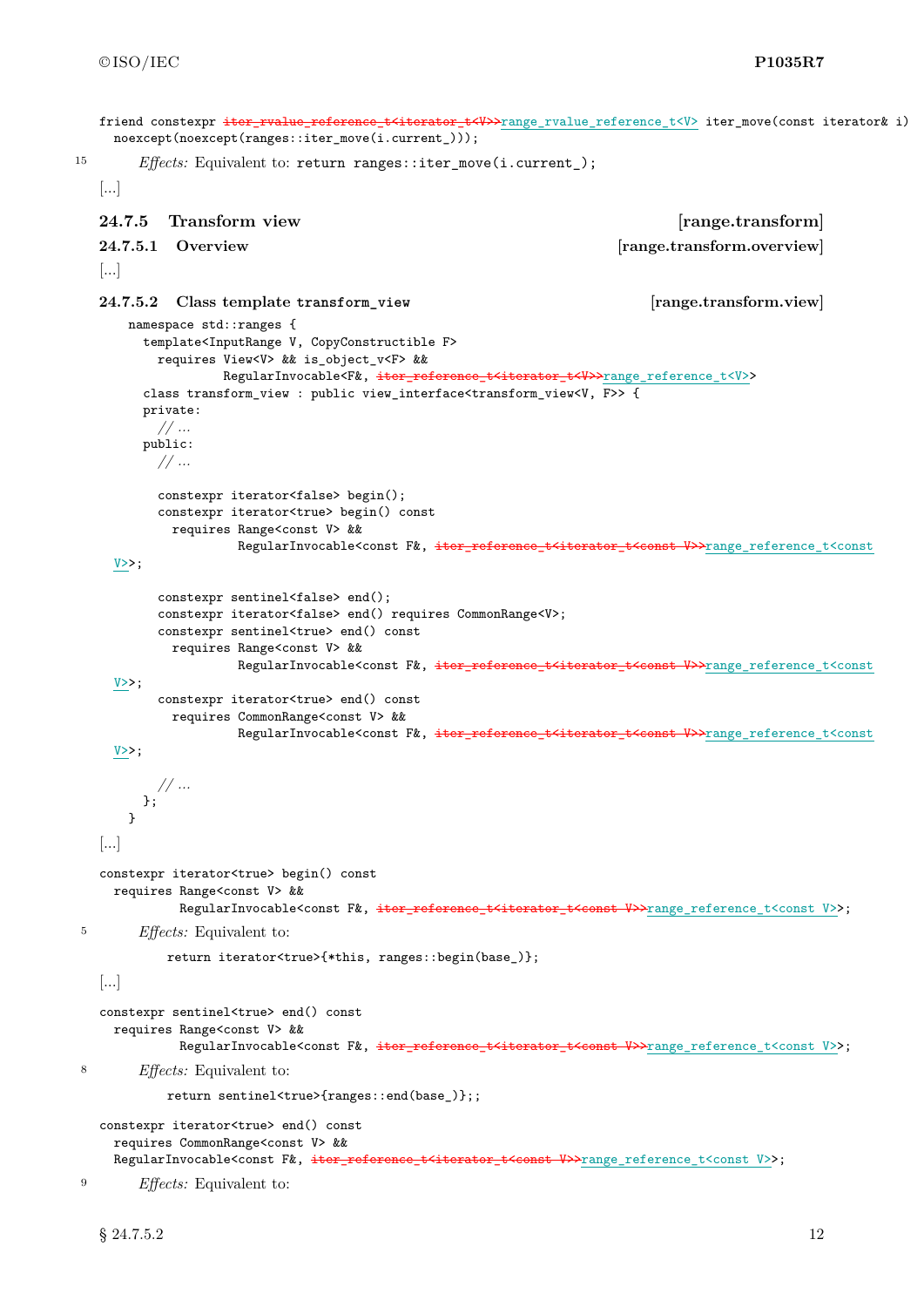```
return iterator<true>{*this, ranges::end(base_)};
  [...]
  24.7.5.3 Class template transform_view::iterator [range.transform.iterator]
     namespace std::ranges {
       template<class V, class F>
       template<br/>bool Const>
       class transform_view<V, F>::iterator {
       private:
         // ...
       public:
         using iterator_concept = see below ;
         using iterator_category = see below ;
         using value_type =
           remove cvref t<invoke result t<F&, iter reference t<iterator t<Base>>range reference t<Base>>>;
         using difference type = iter difference t<iterator t<Base>>range difference t<Base>;
         // ...
       };
     }
  24.7.5.4 Class template transform_view::sentinel [range.transform.sentinel]
     namespace std::ranges {
       template<class V, class F>
       template<br/>bool Const>
       class transform_view<V, F>::sentinel<Const> {
       private:
         // ...
       public:
         // ...
         friend constexpr iter_difference_t<iterator_t<Base>>range_difference_t<Base>
           operator-(const iterator<Const>& x, const sentinel& y)
             requires SizedSentinel<sentinel_t<Base>>; iterator_t<Base>>;
         friend constexpr iter_difference_t<iterator_t<Base>>range_difference_t<Base>
           operator-(const sentinel& y, const iterator<Const>& x)
             requires SizedSentinel<sentinel_t<Base>>;
       };
     }
  [...]
  friend constexpr iter_difference_t<iterator_t<Base>>range_difference_t<Base>
    operator-(const iterator<Const>& x, const sentinel& y)
     requires SizedSentinel<sentinel_t<Base>>; iterator_t<Base>>;
8 Effects: Equivalent to: return x.current_ - y.end_;
  friend constexpr iter_difference_t<iterator_t<Base>>range_difference_t<Base>
    operator-(const sentinel& y, const iterator<Const>& x)
     requires SizedSentinel<sentinel_t<Base>>; iterator_t<Base>>;
<sup>9</sup> Effects: Equivalent to: return x.end_ - y.current_;
  24.7.6 Take view [range.take]
  24.7.6.1 Overview [range.take.overview]
  [...]
  24.7.6.2 Class template take_view [range.take.view]
     namespace std::ranges {
       template<View V>
       class take_view : public view_interface<take_view<V>> {
       private:
         V base_ = V(); \frac{1}{2} // exposition only
         iter_difference_t<iterator_t<V>>range_difference_t<V> count_ = 0; // exposition only
         template<bool> struct sentinel; // exposition only
```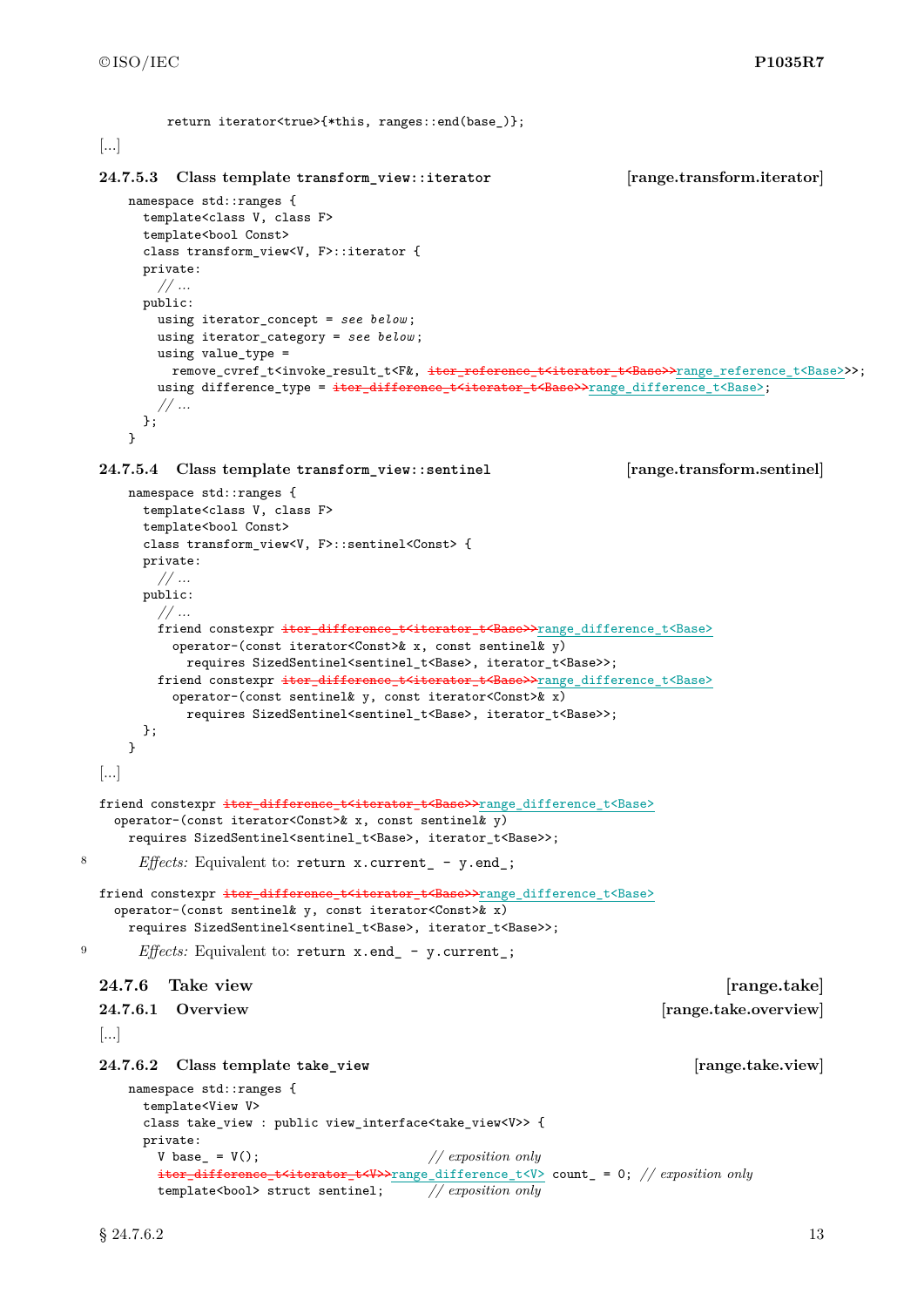```
public:
         take\_view() = default;constexpr take_view(V base, iter_difference_t<iterator_t<V>>range_difference_t<V> count);
          template<ViewableRange R>
           requires Constructible<V, all_view<R>>
          constexpr take_view(R&& r, iter_difference_t<iterator_t<V>>range_difference_t<V> count);
          // ...
        \lambda:
        template<Range R>
        take_view(R&&, iter_difference_t<iterator_t<R>>range_difference_t<R>>
          -> take_view<all_view<R>>;
      }
  constexpr take_view(V base, iter_difference_t<iterator_t<V>>range_difference_t<V> count);
1 Effects: Initializes base_ with std::move(base) and count_ with count.
  template<ViewableRange R>
    requires Constructible<V, all_view<R>>
  constexpr take_view(R&& r, iter_difference_t<iterator_t<V>>range_difference_t<V> count);
2 Effects: Initializes base with view::all(std::forward<R>(r)) and count with count.
  [...]
  24.7.7 Take while view [range.take.while]
  24.7.7.1 Overview [range.take.while.overview]
<sup>1</sup> Given a unary predicate pred and a View r, take while view produces a View of the range [\text{begin}(r),\cdot,\cdot)]ranges::find_if_not(r, pred)).
2 [Example:
      auto input = istringstream{''0} 1 2 3 4 5 6 7 8 9{''};
      auto small = [] (const auto x) noexcept { return x < 5; };
      auto small_ints = istream_view<int>(input)
                     | view::take_while(small);
      for (const auto i : small_ints) {
       cout << i << ' '; // prints 0 1 2 3 4
      \mathbf{I}auto i = 0;
      input >> i;
      cout << i; // prints 6
   — end example]
  24.7.7.2 Class template take_while_view [range.take.while.view]
      namespace std::ranges {
        template<View R, class Pred>
        requires InputRange<R> && is_object_v<Pred> &&
         IndirectUnaryPredicate<const Pred, iterator t<R>>
        class take while view : public view interface<take while view<R. Pred>> {
          template<bool> class sentinel; // exposition only
         R base_; // exposition only
          semiregular-box <Pred> pred_; // exposition only
        public:
         take_while_view() = default;
          constexpr take while view(R base, Pred pred);
          constexpr R base() const;
          constexpr const Pred& pred() const;
          constexpr auto begin() requires (!simple-view <R>)
          { return ranges::begin(base_); }
```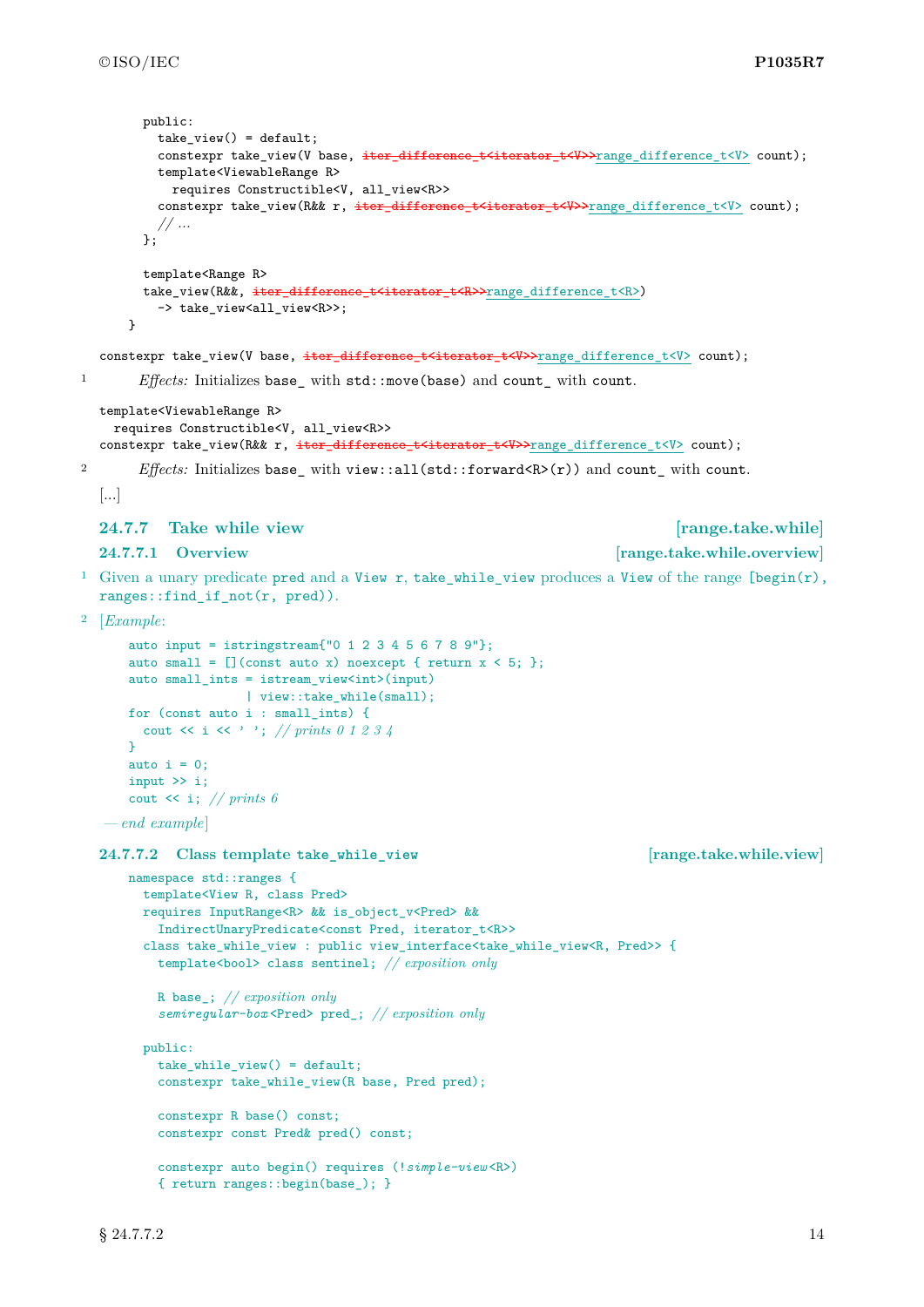```
constexpr auto begin() const requires Range<const R>
          { return ranges::begin(base_); }
          constexpr auto end() requires (!simple-view <R>)
          { return sentinel<false>(ranges::end(base_), addressof(*pred_)); }
          constexpr auto end() const requires Range<const R>
          { return sentinel<true>(ranges::end(base_), addressof(*pred_)); }
        };
        template<class R, class Pred>
          take_while_view(R&&, Pred)
            -> take_while_view<all_view<R>, Pred>;
      }
  constexpr take_while_view(R base, Pred pred);
1 Effects: Initializes base_ with std::move(base) and pred_ with std::move(pred).
  constexpr R base() const;
2 Effects: Equivalent to: return base_;
  constexpr const Pred& pred() const;
3 Effects: Equivalent to: return *pred_;
  24.7.7.3 Class template take_while_view::sentinel [range.take.while.sentinel]
      namespace std::ranges {
        template<class V>
        template<br/>bool Const>
        class take_while_view<V>::sentinel { // exposition only
          using base_t = conditional_t<Const, const V, V>; // exposition only
          sentinel_t<base_t> end_ = sentinel_t<base_t>(); // exposition only
          const Pred* pred_{}; // exposition only
        public:
          sentinel() = default;
          constexpr explicit sentinel(sentinel_t<br/>base_t> end, const Pred* pred);
          constexpr sentinel(sentinel<!Const> s)
            requires Const && ConvertibleTo<sentinel_t<V>, sentinel_t<br/>base_t>>;
          constexpr sentinel_t<br/>base_t> base() const { return end_; }
          constexpr friend bool operator==(const iterator_t<br/> \text{base_t>& x, const sentinel& y);
        };
      \mathbf{I}constexpr explicit sentinel(sentinel_t<br/>base_t> end, const Pred* pred);
1 Effects: Initializes end_ with end and pred_ with pred.
  constexpr sentinel(sentinel<!Const> s)
    requires Const && ConvertibleTo<sentinel_t<R>, sentinel_t<br/>base_t>>;
2 Effects: Initializes end_ with s.end_ and pred_ with s.pred_.
  constexpr friend bool operator==(const iterator_t<br/> <br/> the x, const sentinel& y);
<sup>3</sup> Effects: Equivalent to: return y.end == x || !invoke(*y.pred, *x);
  24.7.7.4 view::take_while [range.take.while.adaptor]
```
<sup>1</sup> The name view::take\_while denotes a range adaptor object (**??**). For some subexpressions E and F, the expression view::take while(E, F) is expression-equivalent to take while view{E, F}.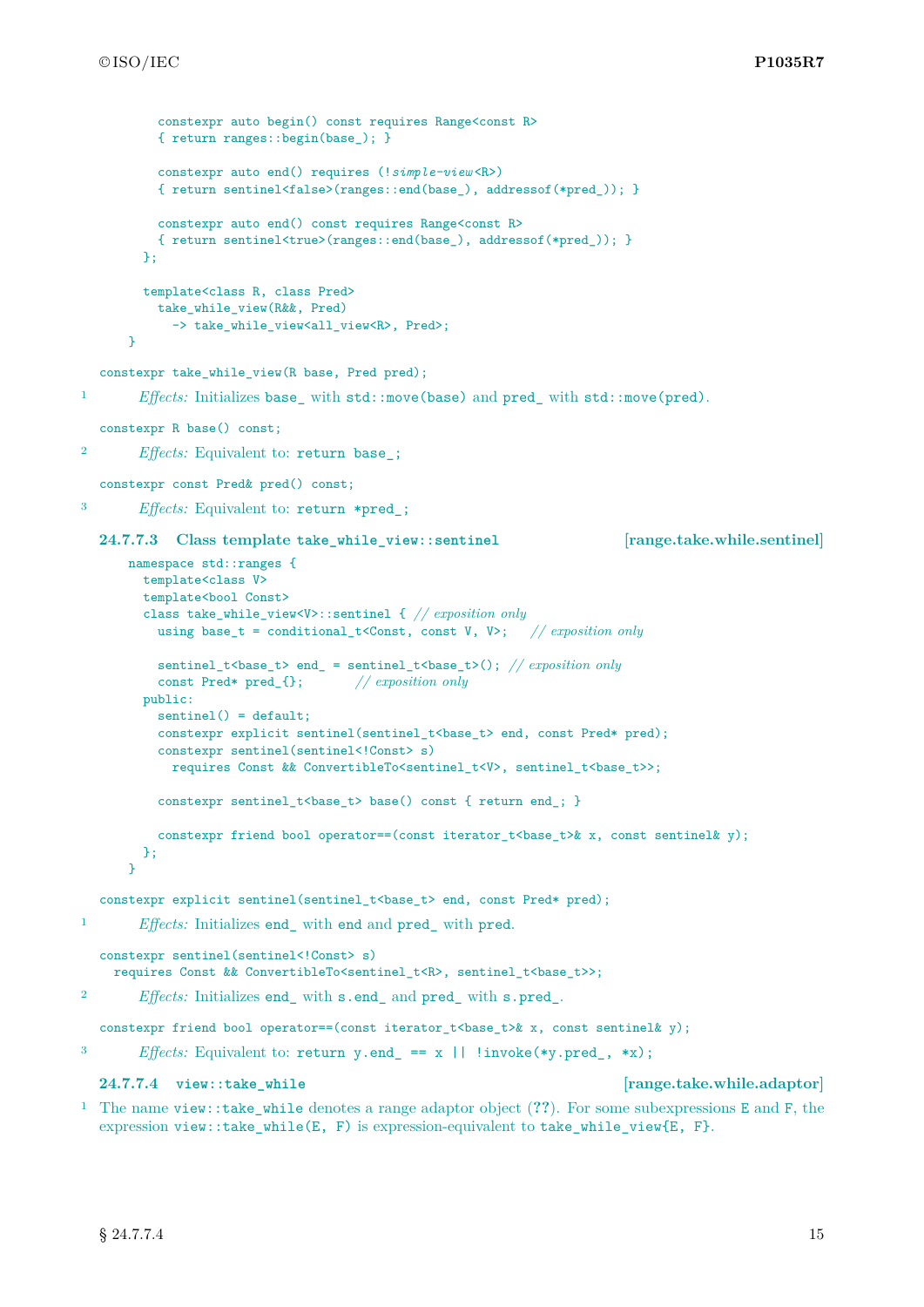#### <span id="page-17-0"></span>**24.7.8 Drop view [range.drop]**

#### **24.7.8.1 Overview [range.drop.overview]**

<sup>1</sup> drop\_view produces a View excluding the first *N* elements from another View, or an empty range if the adapted View contains fewer than *N* elements.

```
2 [Example:
    auto ints = view::iota(0) | view::take(10);
    auto latter_half = drop_view{ints, 5};
    for (auto i : latter_half) {
      cout << i << ' '; // prints 5 6 7 8 9
    }
```

```
— end example]
```
#### **24.7.8.2** Class template drop view **and the contract of the contract of the contract of the contract of the contract of the contract of the contract of the contract of the contract of the contract of the contract of the c**

```
namespace std::ranges {
  template<View R>
  class drop view : public view interface<drop view<R>> {
  public:
    drop\,view() = default:constexpr drop_view(R base, range_difference_t<R> count);
    constexpr R base() const;
    constexpr auto begin()
     requires (!(simple-view <R> && RandomAccessRange<R>));
    constexpr auto begin() const
     requires RandomAccessRange<const R>;
    constexpr auto end()
     requires (!simple-view <R>)
    { return ranges::end(base_); }
    constexpr auto end() const
     requires Range<const R>
    { return ranges::end(base_); }
    constexpr auto size()
      requires SizedRange<R>
    {
      const auto s = ranges::size(base_);
      const auto c = static_cast<decltype(s)>(count_);
     return s < c ? 0 : s - c;
    }
    constexpr auto size() const
     requires SizedRange<const R>
    {
     const auto s = \text{ranges}: size(base);
     const auto c = static cast <decltype(s)>(count);
     return s < c ? 0 : s - c;
    }
  private:
   R base_; // exposition only
    range_difference_t<R> count_; // exposition only
  };
  template<class R>
    drop_view(R&&, range_difference_t<R>)
      -> drop_view<all_view<R>>;
```
}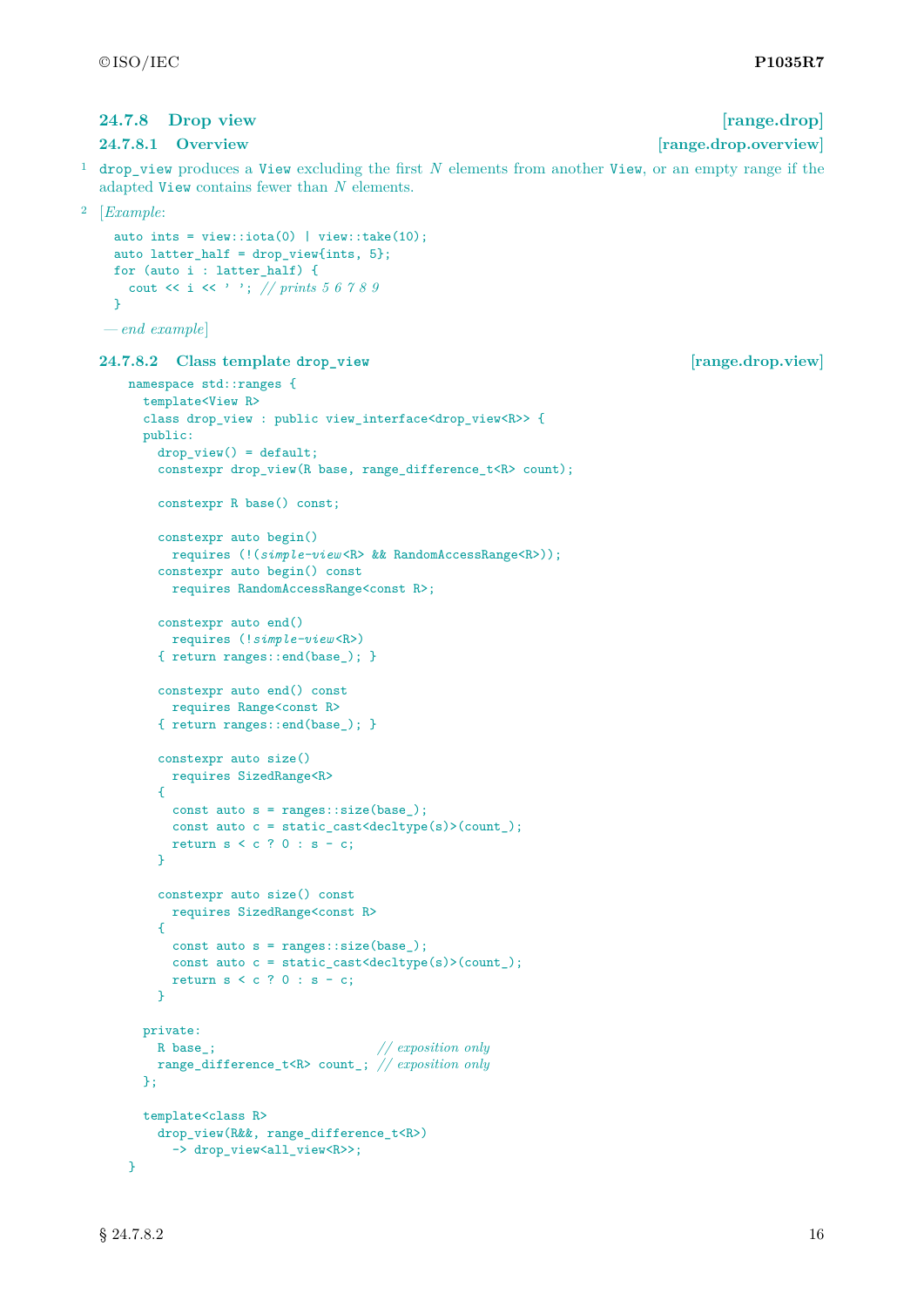constexpr drop\_view(R base, range\_difference\_t<R> count);

- <sup>1</sup> *Expects:* count  $\geq 0$  is true.
- <sup>2</sup> *Effects:* Initializes base\_ with std::move(base) and count\_ with count.

```
constexpr R base() const;
```
<sup>3</sup> *Effects:* Equivalent to: return base\_;

```
constexpr auto begin()
 requires (!(simple-view <R> && RandomAccessRange<R>));
constexpr auto begin() const
 requires RandomAccessRange<const R>;
```
<sup>4</sup> *Returns:* ranges::next(ranges::begin(base\_), count\_, ranges::end(base\_)).

<sup>5</sup> *Remarks:* In order to provide the amortized constant-time complexity requirement by the Range concept, the first overload caches the result within the drop\_view for use on subsequent calls. [*Note*: Without this, applying a reverse\_view over a drop\_view would have quadratic iteration complexity. *— end note*]

**24.7.8.3 view::drop [range.drop.adaptor]**

<sup>1</sup> The name view::drop denotes a range adaptor object (**??**). For some subexpressions E and F, the expression  $view:drop(E, F)$  is expression-equivalent to drop view ${E, F}$ .

#### <span id="page-18-0"></span>**24.7.9** Drop while view *p i i i i i i i i i i i i i i i i i i i i i i i i i i i i i i i i*

<sup>1</sup> Given a unary predicate pred and a View r, drop while view produces a View of the range  $[range:ifind$ if  $not(r, pred), ranges::end(r)$ .

```
2 [Example:
```

```
constexpr auto source = " \t \t \t hello there";
auto is_invisible = [] (const auto x) { return x == '' ' || x == '\t'; };
auto skip_ws = drop_while_view{source, is_invisible};
for (auto c : skip_ws) {
  cout << c; // prints hellothere
}
```

```
— end example]
```
**24.7.9.2 Class template drop\_while\_view [range.drop.while.view]**

```
namespace std::ranges {
  template<View R, class Pred>
  requires InputRange<R> && is_object_v<Pred> &&
    IndirectUnaryPredicate<const Pred, iterator_t<R>>
  class drop_while_view : public view_interface<drop_while_view<R, Pred>> {
  public:
    drop_while_view() = default;
    constexpr drop_while_view(R base, Pred pred);
    constexpr R base() const;
    constexpr const Pred& pred() const;
    constexpr auto begin();
    constexpr auto end()
    { return ranges::end(base_); }
  private:
    R base_; // exposition only
    semiregular-box <Pred> pred_; // exposition only
  \mathcal{F}:
```
**24.7.9.1 Overview [range.drop.while.overview]**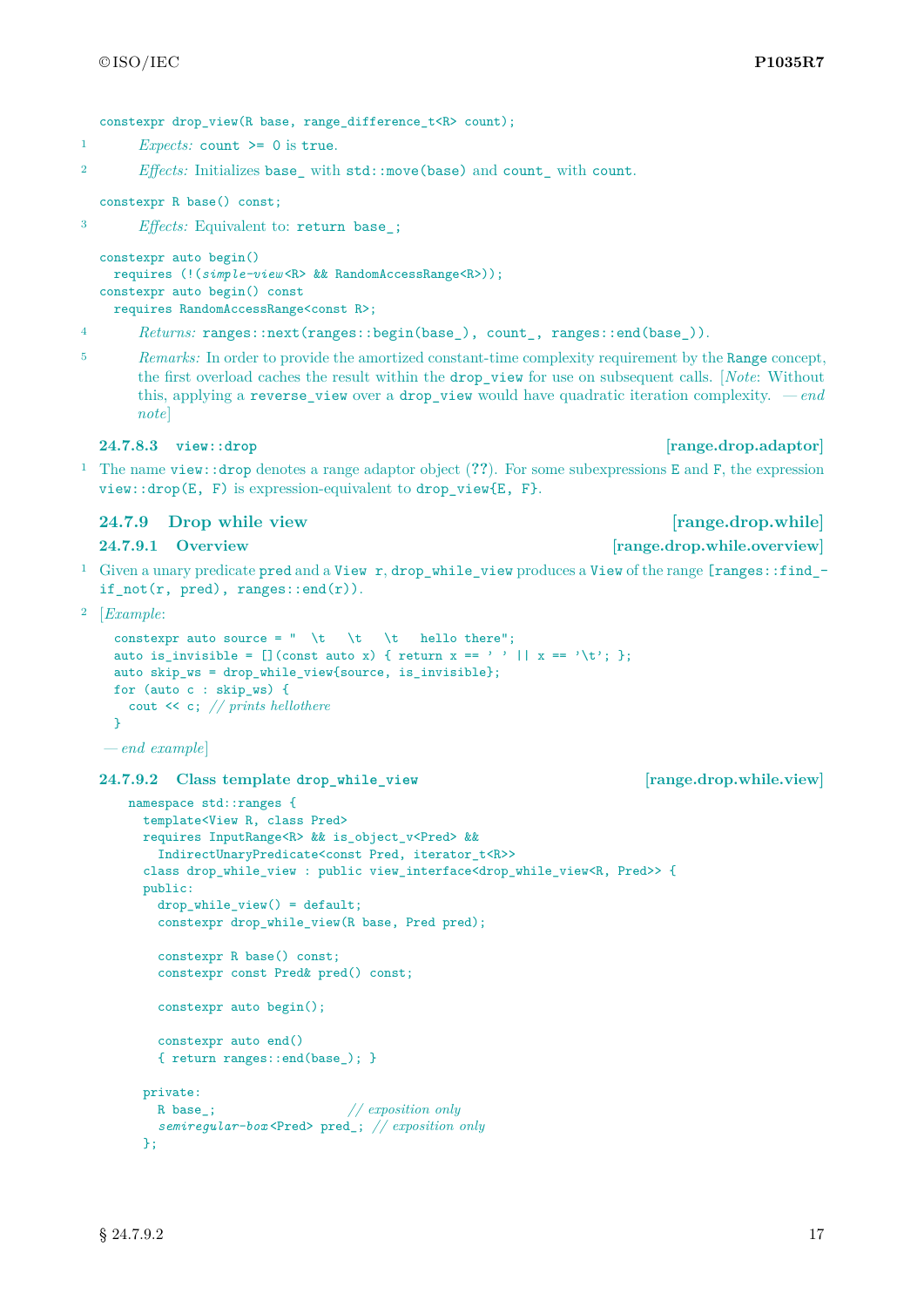```
template<class R, class Pred>
    drop_while_view(R&&, Pred)
      -> drop_while_view<all_view<R>, Pred>;
}
```

```
constexpr drop_while_view(R base, Pred pred);
```
1 *Effects:* Initializes base with std::move(base) and initializes pred with std::move(pred).

constexpr R base() const;

<sup>2</sup> *Effects:* Equivalent to: return base\_;

constexpr const Pred& pred() const;

<sup>3</sup> *Effects:* Equivalent to: return \*pred\_;

constexpr auto begin();

```
4 Returns: ranges::find_if_not(base_, cref(*pred_)).
```
<sup>5</sup> *Remarks:* In order to provide the amortized constant-time complexity required by the Range concept, the first call caches the result within the drop\_while\_view for use on subsequent calls. [*Note*: Without this, applying a reverse\_view over a drop\_while\_view would have quadratic iteration complexity. *— end note*]

**24.7.9.3 view::drop\_while [range.drop.while.adaptor]**

<sup>1</sup> The name view::drop\_while denotes a range adaptor object (**??**). For some subexpressions E and F, the expression view::drop\_while(E, F) is expression-equivalent to drop\_while\_view{E, F}.

<span id="page-19-0"></span>**24.7.10 Join view [range.join]**

#### **24.7.10.1 Overview [range.join.overview]**

```
[...]
```

```
24.7.10.2 Class template join_view [range.join.view]
```

```
namespace std::ranges {
  template<InputRange V>
    requires View<V> && InputRange<iter_reference_t<iterator_t<V>><br/>range_reference_t<V>> &&
              (is_reference_v<iter_reference_t<iterator_t<V>>range_reference_t<V>> ||
             View<iter_value_t<iterator_t<V>>range_value_t<V>>>>>>>>>
  class join_view : public view_interface<join_view<V>> {
  private:
    using InnerRng = // exposition only
      iter_reference_t<iterator_t<V>>range_reference_t<V>;
    // ...
  public:
    // ...
    constexpr auto begin() const
    requires InputRange<const V> &&<br>is_reference_v<<del>iter_reference</del>
                                              <del>t<iterator_t<const V>></del>range_reference_t<const V>> {
      return iterator<true>{*this, ranges::begin(base_)};
    }
    // ...
    constexpr auto end() const
    requires InputRange<const V> &&
             is_reference_v<iter_reference_t<iterator_t<const V>>range_reference_t<const V>> {
      if constexpr (ForwardRange<const V> &&
                     is_reference_v<iter_reference_t<iterator_t<const V>>range_reference_t<const V>> &&
                     ForwardRange<iter_reference_t<iterator_t<const V>>range_reference_t<const V>> &&
                     CommonRange<const V> &&
                     CommonRange<<del>iter_reference_t<iterator_t<const V>></del>range_reference_t<const V>>)
        return iterator<true>{*this, ranges::end(base_)};
      else
        return sentinel<true>{*this};
    }
  };
```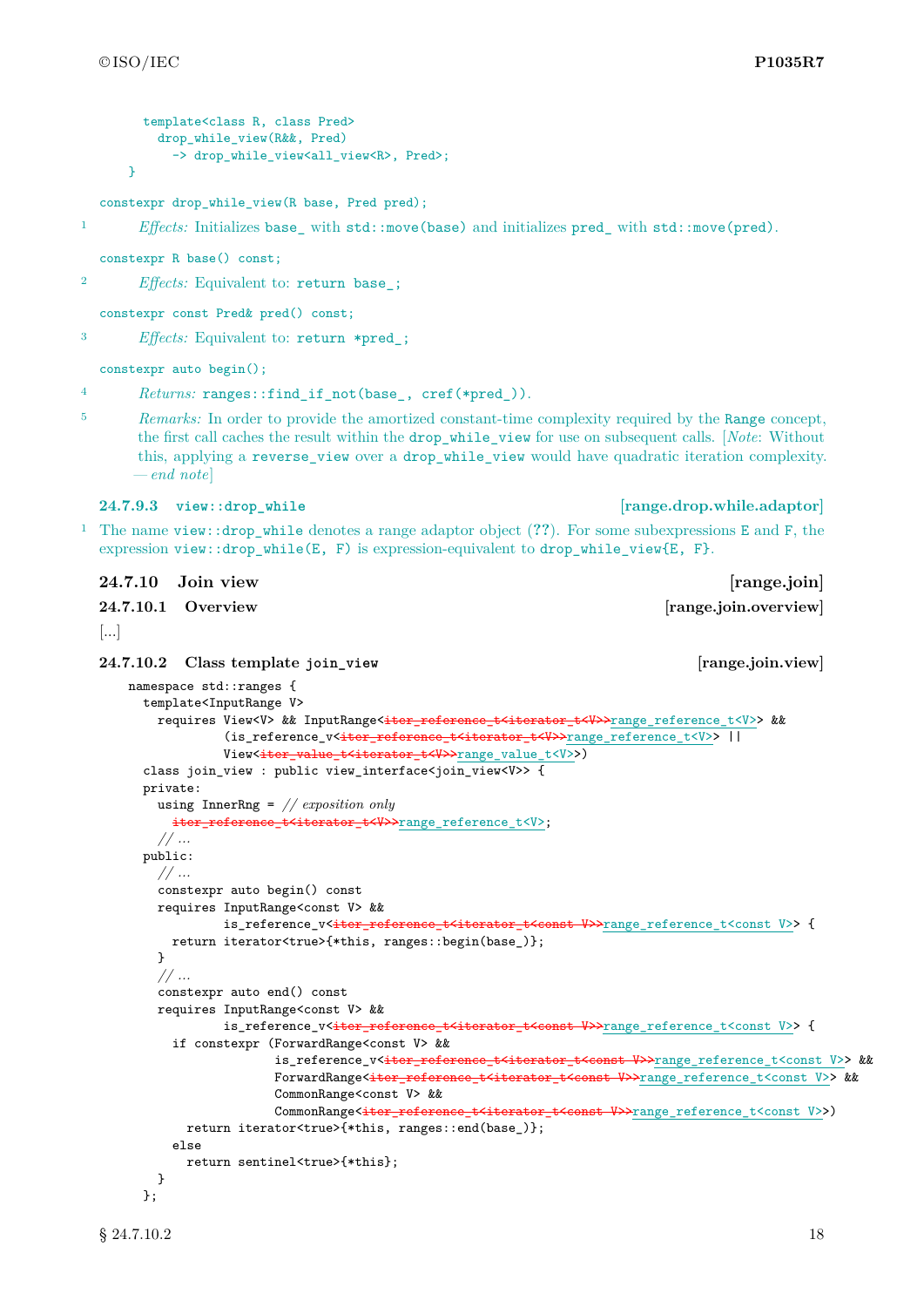```
template<class R>
       explicit join_view(R&&) -> join_view<all_view<R>>;
   }
[...]
24.7.11 Class template join_view::iterator [range.join.iterator]
   namespace std::ranges {
   template<class V>
     template<br/>bool Const>
     struct join_view<V>::iterator {
       using Parent = // exposition only
         conditional_t<Const, const join_view, join_view>;
       using Base = conditional_t<Const, const V, V>; // exposition only
       static constexpr bool ref_is_glvalue = // exposition only
         is_reference_v<iter_reference_t<iterator_t<Base>>range_reference_t<Base>>;
       iterator_t<Base> outer_ = iterator_t<Base>(); // exposition only
       iterator_t<iter_reference_t<iterator_t<Base>>range_reference_t<Base>> inner_ = // exposition only
         iterator_t<iter_reference_t<iterator_t<Base>>cange_reference_t<Base>>();
       Parent* parent_ = nullptr; // exposition only
       constexpr void satisfy(); // exposition only
     public:
       using iterator_concept = see below ;
       using iterator_category = see below ;
       using value_type =
         iter_value_t<iterator_t<iter_reference_t<iterator_t<Base>>>>>range_value_t<range_reference_t<Base>>;
       using difference_type = see below ;
       iterator() = default;
       constexpr iterator(Parent& parent, iterator_t<V> outer);
       constexpr iterator(iterator<!Const> i)
         requires Const &&
                  ConvertibleTo<iterator_t<V>, iterator_t<Base>> &&
                  ConvertibleTo<iterator_t<InnerRng>,
                                iterator_t<<del>iter_reference_t<iterator_t<Base>></del>range_reference_t<Base>>>;
       // ...
       constexpr iterator& operator++();
       constexpr void operator++(int);
       constexpr iterator operator++(int)
         requires ref_is_glvalue && ForwardRange<Base> &&
                  ForwardRange<<del>iter_reference_t<iterator_t<Base>></del>range_reference_t<Base>>;
       constexpr iterator& operator--()
         requires ref_is_glvalue && BidirectionalRange<Base> &&
           BidirectionalRange<iter_reference_t<iterator_t<Base>>range_reference_t<Base>>;
       constexpr iterator operator--(int)
         requires ref_is_glvalue && BidirectionalRange<Base> &&
           BidirectionalRange<iter_reference_t<iterator_t<Base>>range_reference_t<Base>>;
       friend constexpr bool operator==(const iterator& x, const iterator& y)
         requires ref_is_glvalue && EqualityComparable<iterator_t<Base>> &&
           EqualityComparable<iterator_t<iter_reference_t<iterator_t<Base>>range_reference_t<Base>>>;
       friend constexpr bool operator!=(const iterator & x, const iterator & y)
         requires ref_is_glvalue && EqualityComparable<iterator_t<Base>> &&
                  EqualityComparable<iterator_t<iter_reference_t<iterator_t<Base>>range_reference_t<Base>>>;
       friend constexpr decltype(auto) iter_move(const iterator& i)
       noexcept(noexcept(ranges::iter_move(i.inner_))) {
           return ranges::iter_move(i.inner_);
```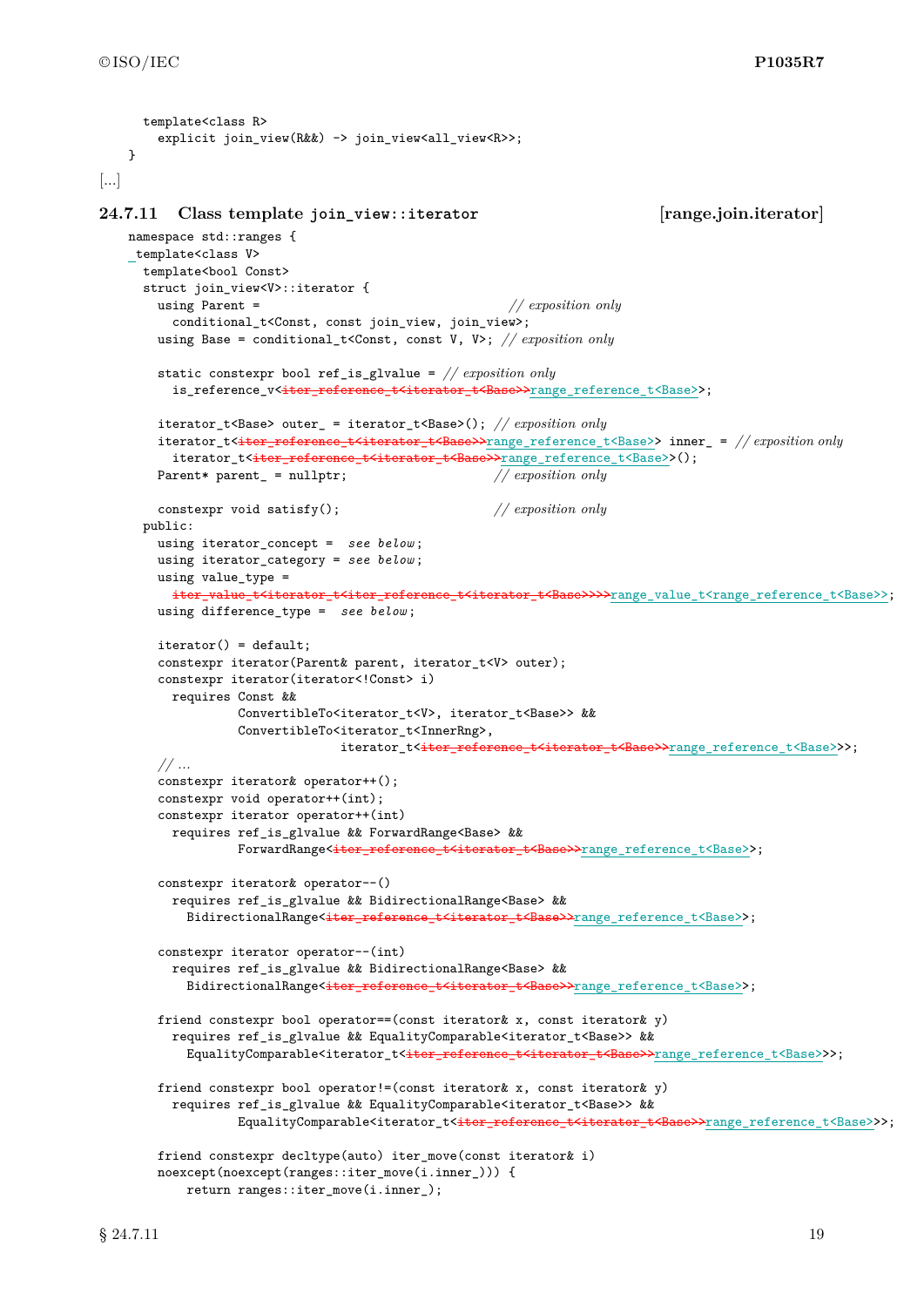|                  | }                                                                                                                                                                                                                                                                                                                  |
|------------------|--------------------------------------------------------------------------------------------------------------------------------------------------------------------------------------------------------------------------------------------------------------------------------------------------------------------|
|                  | friend constexpr void iter_swap(const iterator& x, const iterator& y)<br>noexcept(noexcept(ranges::iter_swap(x.inner_, y.inner_)));<br>};<br>ł                                                                                                                                                                     |
| $\boldsymbol{2}$ | iterator::iterator_concept is defined as follows:                                                                                                                                                                                                                                                                  |
| (2.1)            | $-$ If ref_is_glvalue is true,                                                                                                                                                                                                                                                                                     |
| (2.1.1)          | - If Base and iter_reference_t <iterator_t<base>&gt;range_reference_t<base/> each model<br/>BidirectionalRange, then iterator_concept denotes bidirectional_iterator_tag.</iterator_t<base>                                                                                                                        |
| (2.1.2)          | - Otherwise, if Base and iter_reference_t <iterator_t<base>&gt;range_reference_t<base/><br/>each model ForwardRange, then iterator_concept denotes forward_iterator_tag.</iterator_t<base>                                                                                                                         |
| (2.2)            | - Otherwise, iterator_concept denotes input_iterator_tag.                                                                                                                                                                                                                                                          |
| 3                | iterator::iterator_category is defined as follows:                                                                                                                                                                                                                                                                 |
| (3.1)            | - Let OUTERC denote iterator_traits <iterator_t<base>&gt;::iterator_category, and let IN-<br/>NERC denote iterator_traits<iterator_t<iter_reference_t<iterator_t<base>&gt;range_reference_t&lt;<br/>Base&gt;&gt;&gt;::iterator_category.</iterator_t<iter_reference_t<iterator_t<base></iterator_t<base>           |
| (3.2)            | $-$ If ref_is_glvalue is true,                                                                                                                                                                                                                                                                                     |
| (3.2.1)          | $-$ If $OUTERC$ and $INNERC$ each model DerivedFrom $\sim$ bidirectional_iterator_tag>, iterator_-<br>category denotes bidirectional_iterator_tag.                                                                                                                                                                 |
| (3.2.2)          | - Otherwise, if OUTERC and INNERC each model DerivedFrom <forward_iterator_tag>,<br/>iterator_category denotes forward_iterator_tag.</forward_iterator_tag>                                                                                                                                                        |
| (3.3)            | - Otherwise, iterator_category denotes input_iterator_tag.                                                                                                                                                                                                                                                         |
| $\overline{4}$   | iterator::difference_type denotes the type:                                                                                                                                                                                                                                                                        |
|                  | common_type_t<<br>iter_difference_t <iterator_t<base>range_difference_t<base/>,<br/>iter_difference_t<iterator_t<iter_reference_t<iterator_t<base>&gt;&gt;&gt;&gt;<br/>range_difference_t<range_reference_t<base>&gt;&gt;</range_reference_t<base></iterator_t<iter_reference_t<iterator_t<base></iterator_t<base> |
| 5                | join_view iterators use the satisfy function to skip over empty inner ranges.                                                                                                                                                                                                                                      |
|                  | constexpr void satisfy(); // exposition only                                                                                                                                                                                                                                                                       |
| $\,6$            | <i>Effects:</i> Equivalent to:                                                                                                                                                                                                                                                                                     |
|                  | auto update_inner = [this] (iter_reference_t <iterator_t<base>&gt;range_reference_t<base/> x) -&gt; decltype(auto)<br/>if constexpr (ref_is_glvalue) <math>//</math> <i>x</i> is a reference<br/><math>\frac{1}{2}</math></iterator_t<base>                                                                        |

```
return (x); // (x) is an lvalue
           else
             return (parent_->inner_ = view::all(x));
         };
          for (; outer_ != ranges::end(parent_->base_); ++outer_) {
           auto& inner = update_inner(*outer_);
            inner_ = ranges::begin(inner);
            if (inner_ != ranges::end(inner))
             return;
          }
          if constexpr (ref_is_glvalue)
            inner_ = iterator_t<<del>iter_reference_t<iterator_t<Base>></del>range_reference_t<Base>>();
  constexpr iterator(Parent& parent, iterator_t<V> outer)
7 Effects: Initializes outer_ with outer and parent_ with addressof(parent); then calls satisfy().
```

```
constexpr iterator(iterator<!Const> i)
 requires Const &&
          ConvertibleTo<iterator_t<V>, iterator_t<Base>> &&
          ConvertibleTo<iterator_t<InnerRng>,
```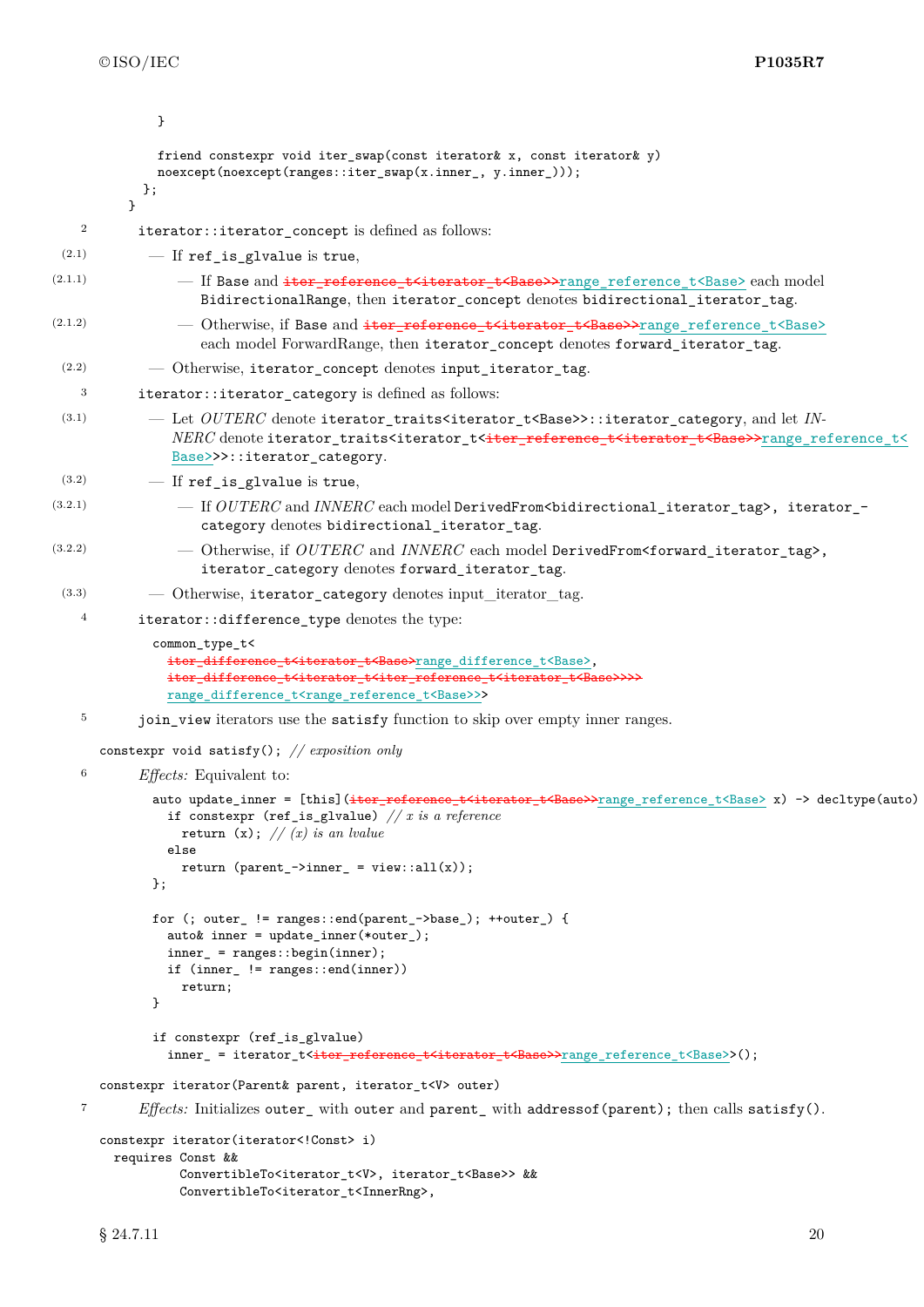```
iterator_t<iter_reference_t<iterator_t<Base>>range_reference_t<Base>>>;
8 Effects: Initializes outer_ with std::move(i.outer_), inner_ with std::move(i.inner_), and
        parent_ with i.parent_.
   [...]
   constexpr iterator operator++(int)
    requires ref_is_glvalue && ForwardRange<Base> &&
             ForwardRange<iter_reference_t<iterator_t<Base>>range_reference_t<Base>>;
13 Effects: Equivalent to:
          auto tmp = *this;++*this;
          return tmp;
   constexpr iterator& operator--()
     requires ref_is_glvalue && BidirectionalRange<Base> &&
             BidirectionalRange<iter_reference_t<iterator_t<Base>>range_reference_t<Base>>;
14 Effects: Equivalent to:
          if (outer_ == ranges::end(parent_->base_))
           inner_ = ranges::end(*--outer_);
          while (inner_ == ranges::begin(*outer_))
           inner_ = ranges::end(*--outer_);--inner_;
          return *this;
   constexpr iterator operator--(int)
     requires ref_is_glvalue && BidirectionalRange<Base> &&
             BidirectionalRange<iter_reference_t<iterator_t<Base>>range_reference_t<Base>>;
15 Effects: Equivalent to:
          auto tmp = *this;--*this;
          return tmp;
   friend constexpr bool operator==(const iterator& x, const iterator& y)
     requires ref_is_glvalue && EqualityComparable<iterator_t<Base>> &&
             EqualityComparable<iterator_t<<del>iter_reference_t<iterator_t<Base>></del>range_reference_t<Base>>>;
16 Effects: Equivalent to: return x.outer_ == y.outer_ && x.inner_ == y.inner_;
   friend constexpr bool operator!=(const iterator& x, const iterator& y)
     requires ref_is_glvalue && EqualityComparable<iterator_t<Base>> &&
             EqualityComparable<iterator_t<<del>iter_reference_t<iterator_t<Base>></del>range_reference_t<Base>>>;
<sup>17</sup> Effects: Equivalent to: return \, (x == y);
   [...]
   24.7.11 Split view [range.split]
   24.7.11.1 Overview [range.split.overview]
   [...]
   24.7.11.2 Class template split_view [range.split.view]
      namepsace std::ranges {
        // ...
        template<InputRange V, ForwardRange Pattern>
          requires View<V> && View<Pattern> &&
                   IndirectlyComparable<iterator_t<V>, iterator_t<Pattern>, ranges::equal_to> &&
                   (ForwardRange<V> || tiny-range <Pattern>)
        class split_view : public view_interface<split_view<V, Pattern>> {
        private:
          // ...
        public:
```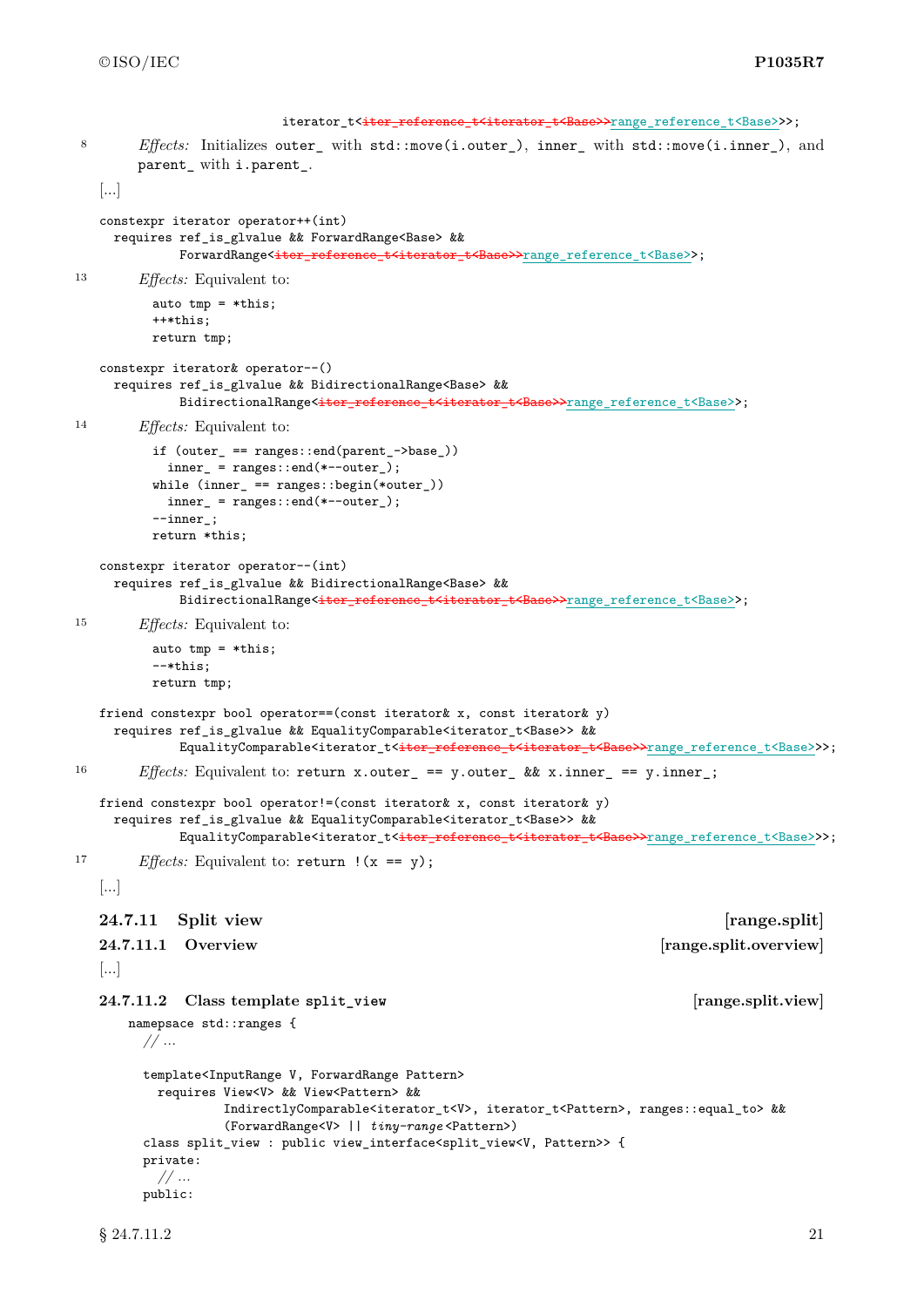```
// ...
            template<InputRange R>
              requires Constructible<V, all_view<R>> &&
                         Constructible<Pattern, single_view<iter_value_t<iterator_t<R>>range_value_t<R>>>>
            constexpr split_view(R&& r, iter_value_t<iterator_t<R>>range_value_t<R> e);
            // ...
          };
          template<class R, class P>
          split_view(R&&, P&&) -> split_view<all_view<R>, all_view<P>>;
          template<InputRange R>
          split_view(R&&, iter_value_t<iterator_t<R>>range_value_t<R>)
            -> split_view<all_view<R>, single_view<<del>iter_value_t<iterator_t<R>></del>range_value_t<R>>>;
       }
  [...]
   template<InputRange R>
     requires Constructible<V, all_view<R>> &&
                Constructible<Pattern, single_view<<del>iter_value_t<iterator_t<R>></del>>range_value_t<R>>>>>>>>
     constexpr split_view(R&& r, iter_value_t<iterator_t<R>>range_value_t<R> e);
3 Effects: Initializes base_ with view::all(std::forward<R>(r)) and pattern_ with single_view{
         std::move(e).
   24.7.11.3 Class template split_view::outer_iterator [range.split.outer]
       namespace std::ranges {
          template<class V, class Pattern>
          template<br/>bool Const>
          struct split_view<V, Pattern>::outer_iterator {
          private:
            // ...
          public:
            // ...
            using difference_type = \frac{1}{100} = \frac{1}{100} = \frac{1}{100} = \frac{1}{100} = \frac{1}{100} = \frac{1}{100} = \frac{1}{100} = \frac{1}{100} = \frac{1}{100} = \frac{1}{100} = \frac{1}{100} = \frac{1}{100} = \frac{1}{100} = \frac{1}{100} = \// ...
         };
       }
   [...]
   24.7.11.4 Class template split_view::inner_iterator [range.split.inner]
     namespace std::ranges {
       template<class V, class Pattern>
       template<bool Const>
       struct split_view<V, Pattern>::inner_iterator { // exposition only
       private:
          // ...
       public:
          // ...
          using value type = \frac{1}{\text{iter value}} \frac{1}{\text{interator}} \frac{1}{\text{r}} \frac{1}{\text{r}} \frac{1}{\text{r}} \frac{1}{\text{r}} \frac{1}{\text{r}} \frac{1}{\text{r}} \frac{1}{\text{r}} \frac{1}{\text{r}} \frac{1}{\text{r}} \frac{1}{\text{r}} \frac{1}{\text{r}} \frac{1}{\text{r}} \frac{1}{\text{r}} \frac{1using difference_type = iter_difference_t<iterator_t<Base>>range_difference_t<Base>;
          // ...
       };
     }
   [...]
  24.7.12 Counted view [range.counted]
   [...]
```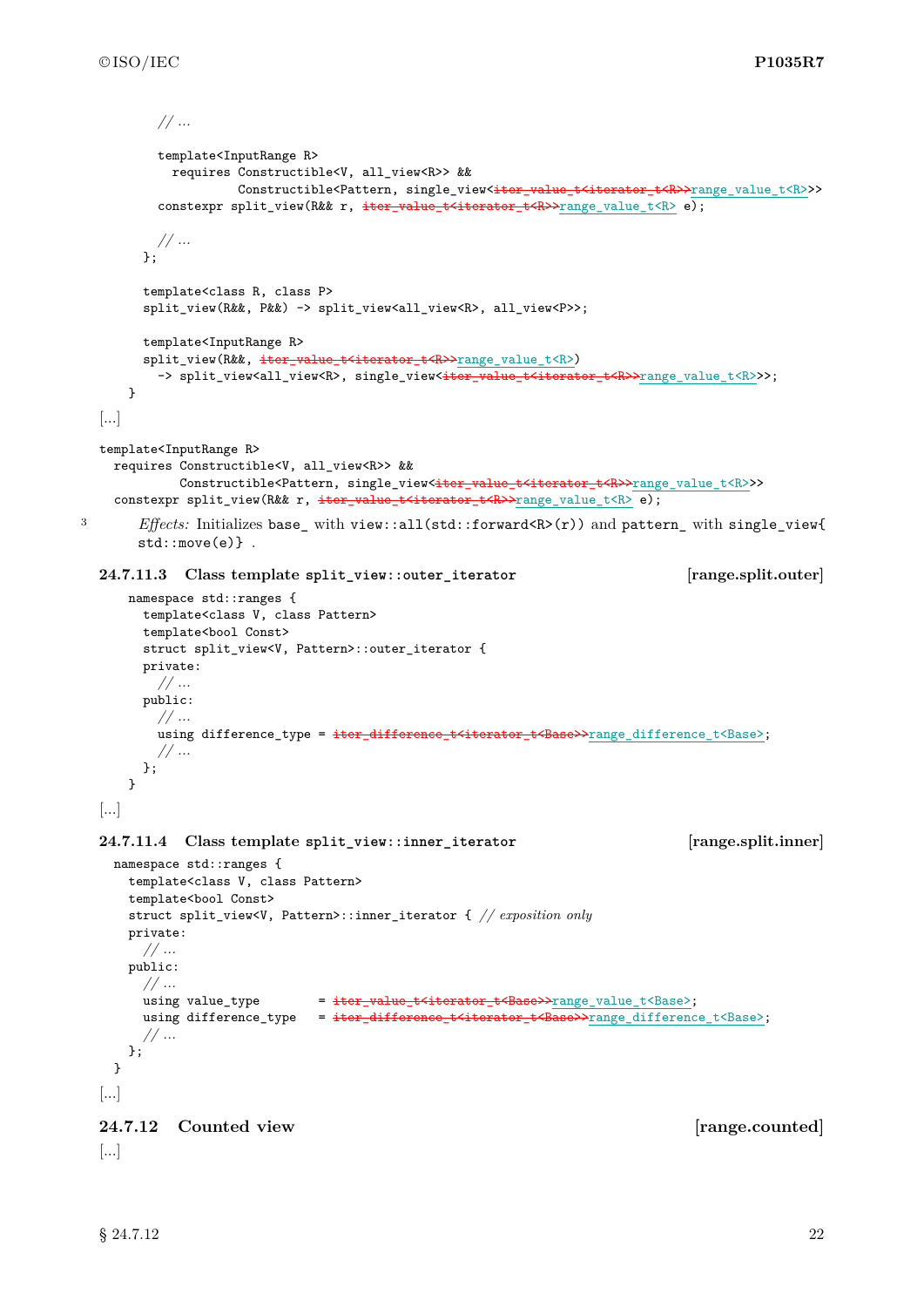<span id="page-24-2"></span><span id="page-24-1"></span><span id="page-24-0"></span>**24.7.13 Common view [range.common]** [...] **24.7.14 Reverse view [range.reverse]** [...] **24.7.15 Istream view [range.istream] 24.7.15.1 Overview [range.istream.overview]** <sup>1</sup> basic\_istream\_view models InputRange and reads (using operator>>) successive elements from its corresponding input stream. <sup>2</sup> [*Example*: auto ints = istringstream $\{0, 1, 2, 3, 4\}$ ; ranges::copy(istream\_view<int>(ints), ostream\_iterator<int>{cout, "-"}); *// prints 0-1-2-3-4- — end example*] **24.7.15.2 Class template basic\_istream\_view [range.istream.view]** namespace std::ranges { template<class Val, class CharT, class Traits> concept *stream-extractable* = *// exposition only* requires(basic\_istream<CharT, Traits>& is, Val& t) { is  $\gg t$ ; }; template<Movable Val, class CharT, class Traits> requires DefaultConstructible<Val> && *stream-extractable* <Val, CharT, Traits> class basic\_istream\_view : public view\_interface<basic\_istream\_view<Val, CharT, Traits>> { public: basic\_istream\_view() = default; constexpr explicit basic\_istream\_view(basic\_istream<CharT, Traits>& stream); constexpr auto begin() { if (stream\_) { \*stream\_ >> object\_; } return iterator{\*this};  $\mathbf{I}$ constexpr default\_sentinel\_t end() const noexcept; private: struct iterator; *// exposition only* basic\_istream<CharT, Traits>\* stream\_{}; *// exposition only* Val object\_ = Val(); *// exposition only*  $\}$ : template<class Val, class CharT, class Traits> basic\_istream\_view<Val, CharT, Traits> istream\_view(basic\_istream<CharT, Traits>& s); } constexpr explicit basic\_istream\_view(basic\_istream<CharT, Traits>& stream); <sup>1</sup> *Effects:* Initializes stream with addressof(stream). constexpr default sentinel t end() const noexcept; <sup>2</sup> *Effects:* Equivalent to: return default\_sentinel;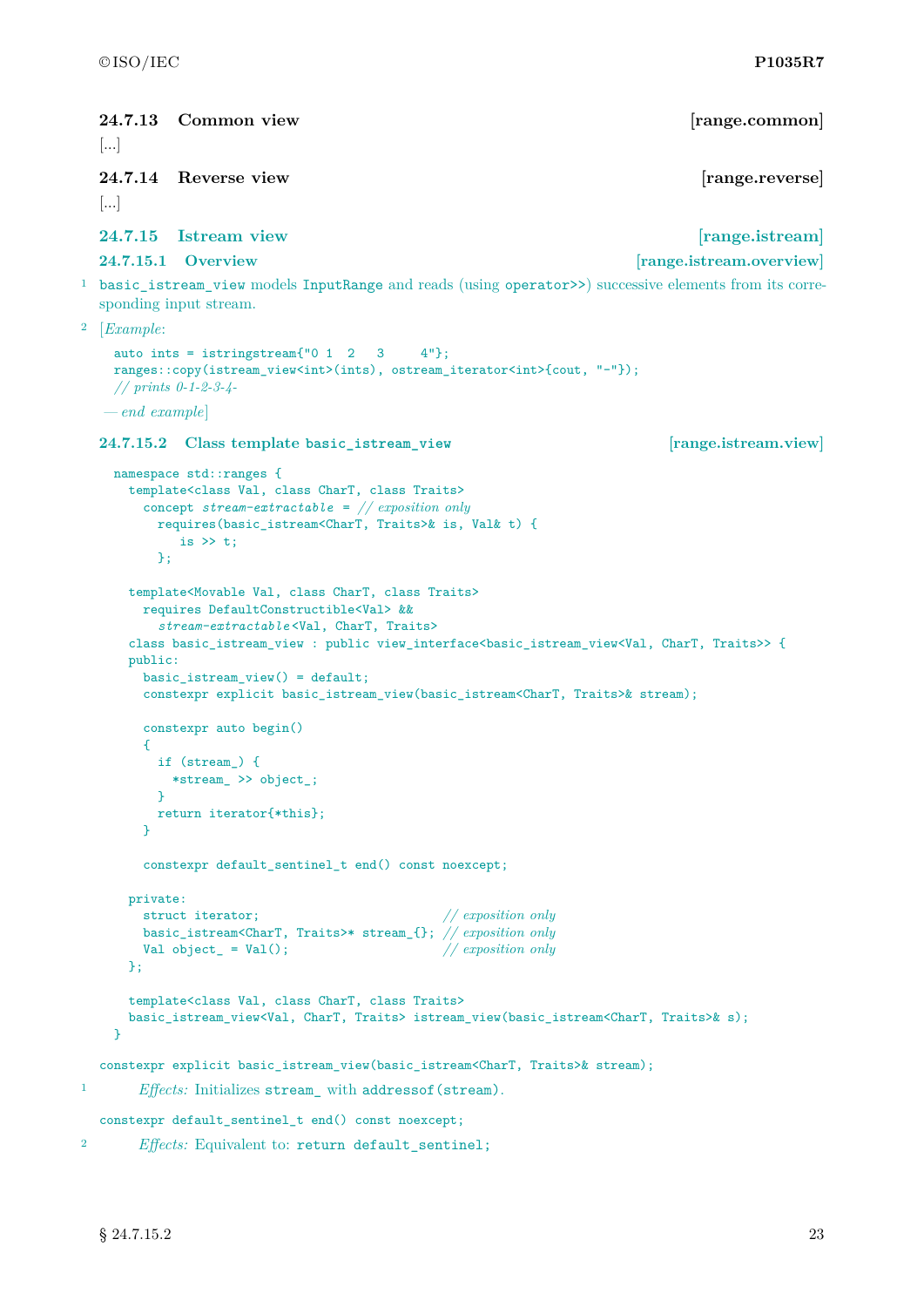```
template<class Val, class CharT, class Traits>
  basic_istream_view<Val, CharT, Traits> istream_view(basic_istream<CharT, Traits>& s);
3 Effects: Equivalent to: return basic_istream_view<Val, CharT, Traits>{s};
  24.7.15.3 Class template basic_istream_view::iterator [range.istream.iterator]
    namespace std::ranges {
      template<class Val, class CharT, class Traits>
      class basic_istream_view<Val, CharT, Traits>::iterator { // exposition only
      public:
        using iterator_category = input_iterator_tag;
        using difference_type = ptrdiff_t;
        using value_type = Val;
        iterator() = default;
        constexpr explicit iterator(basic_istream_view& parent) noexcept;
        iterator& operator++();
        void operator++(int);
        Val& operator*() const;
        friend bool operator==(const iterator& x, default_sentinel_t);
      private:
        basic_istream_view* parent_{}; // exposition only
      };
    \overline{1}constexpr explicit iterator(basic_istream_view& parent) noexcept;
1 Effects: Initializes parent_ with addressof(parent_).
  iterator& operator++();
<sup>2</sup> Expects: parent ->stream != nullptr is true.
3 Effects: Equivalent to:
```

```
*parent_->stream >> parent_->object_;
return *this;
```

```
void operator++(int);
```

```
4 Expects: parent_->stream_ != nullptr is true.
```

```
<sup>5</sup> Effects: Equivalent to ++*this.
```
Val& operator\*() const;

```
6 Expects: parent_->stream_ != nullptr is true.
```

```
7 Effects: Equivalent to: return parent_->value_;
```
friend bool operator==(const iterator& x, default\_sentinel\_t);

8 *Effects:* Equivalent to: return x.parent\_ == nullptr || !\*x.parent\_->stream\_;

## <span id="page-25-0"></span>**24.7.16 Elements view [range.elements]**

### **24.7.16.1 Overview [range.elements.overview]**

- <sup>1</sup> elements\_view takes a View of tuple-like values and a size\_t, and produces a View with a value-type of the *N*th element of the adapted View's value-type.
- <sup>2</sup> The name view::elements<N> denotes a range adaptor object (**??**). For some subexpression E and constant expression N, the expression view::elements<N>(E) is expression-equivalent to elements view<all view<decltype((E))>, N>{E}.

[*Example*: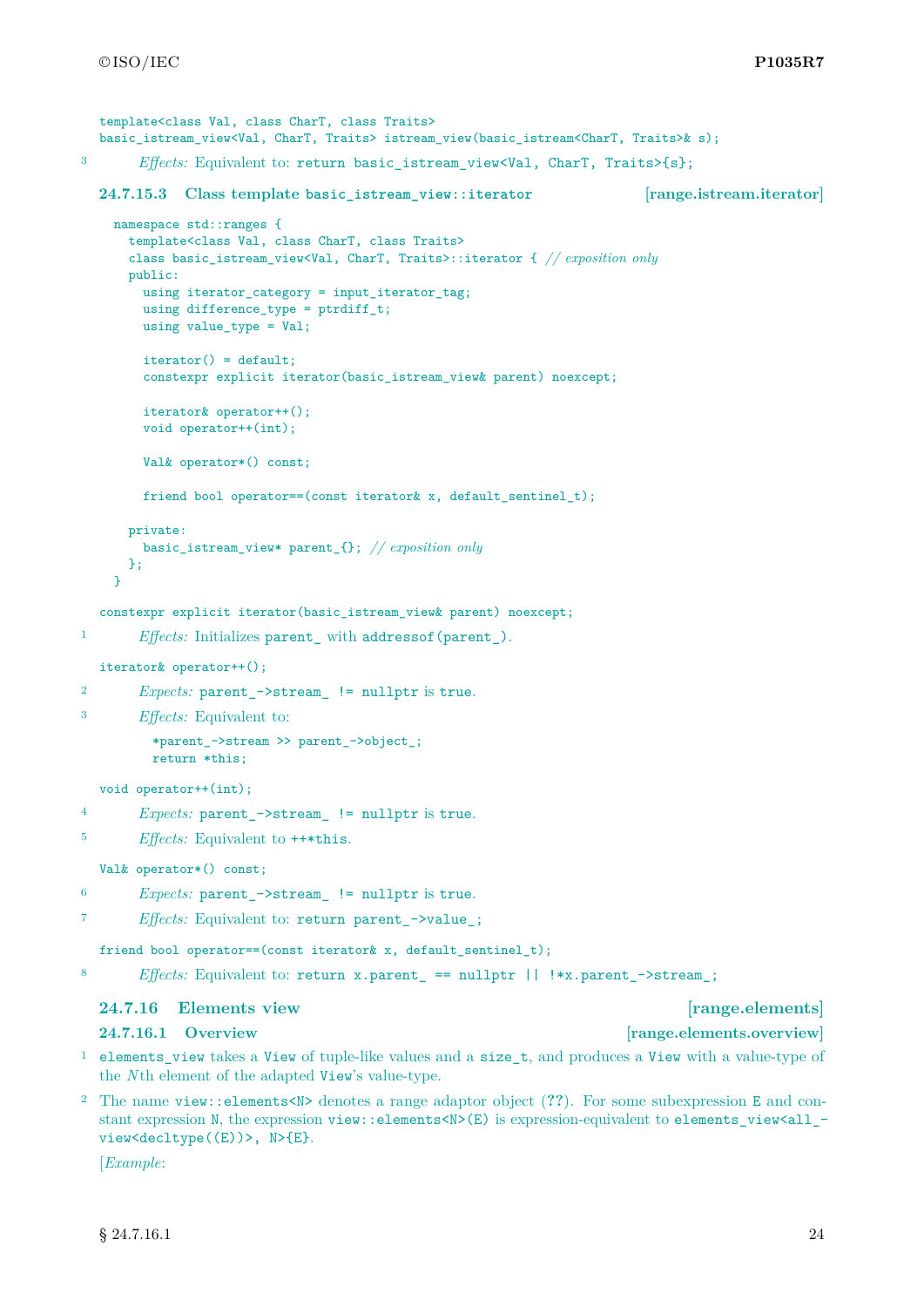```
auto historical_figures = map{
  {"Lovelace"sv, 1815},
  {"Turing"sv, 1912},
  {"Babbage"sv, 1791},
   {"Hamilton"sv, 1936}
};
auto names = historical figures | view::elements<0>;
for (auto&& name : names) {
   cout << name << ' '; // prints Babbage Hamilton Lovelace Turing
 }
auto birth_years = historical_figures | view::elements<1>;
for (auto&& born : birth_years) {
  cout << born << ' '; // prints 1791 1936 1815 1912
 }
— end example]
```
<sup>3</sup> keys view is an alias for elements view<all view<R>, 0>, and is useful for extracting keys from associative containers.

[*Example*:

```
auto names = keys_view{historical_figures};
for (auto&& name : names) {
  cout << name << ' '; // prints Babbage Hamilton Lovelace Turing
\mathbf{R}
```
*— end example*]

<sup>4</sup> values\_view is an alias for elements\_view<all\_view<R>, 1>, and is useful for extracting values from associative containers.

[*Example*:

```
auto is_even = [] (const auto x) { return x % 2 == 0; };
 cout << ranges::count_if(values_view{historical_figures}, is_even); // prints 2
— end example]
```
**24.7.16.2 Class template elements\_view [range.elements.view]**

```
namespace std::ranges {
  template<class T, size_t N>
  concept has-tuple-element = // exposition only
    requires(T t) {
      typename tuple_size<T>::type;
      requires N < tuple_size_v<T>;
      typename tuple_element_t<N, T>;
      { get\langle N\rangle(t) } -> const tuple_element_t\langle N, T\rangle k;
    };
  template<InputRange R, size_t N>
    requires View<R> && has-tuple-element <range_value_t<R>, N> &&
      has-tuple-element <remove_reference_t<range_reference_t<R>>, N>
  class elements_view : public view_interface<elements_view<R, N>> {
  public:
    elements_view() = default;
    constexpr explicit elements_view(R base);
    constexpr R base() const;
    constexpr auto begin() requires (!simple-view <R>)
    { return iterator<false>(ranges::begin(base_)); }
    constexpr auto begin() const requires simple-view <R>
    { return iterator<true>(ranges::begin(base_)); }
```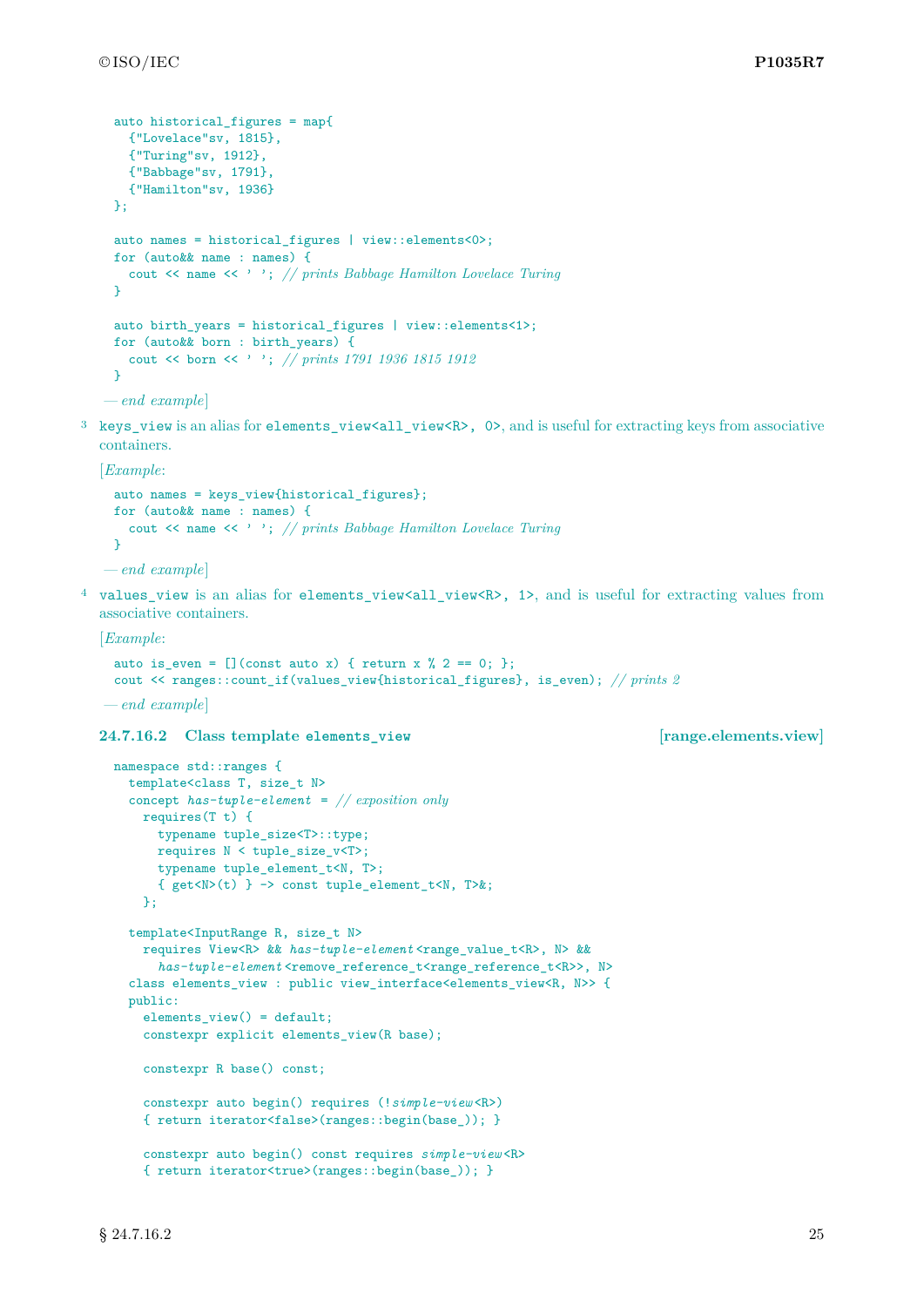```
constexpr auto end() requires (!simple-view <R>)
        { return ranges::end(base_); }
        constexpr auto end() const requires simple-view <R>
        { return ranges::end(base_); }
        constexpr auto size() requires SizedRange<R>
        { return ranges::size(base_); }
        constexpr auto size() const requires SizedRange<const R>
        { return ranges::size(base_); }
      private:
        template<bool> struct iterator; // exposition only
        R base_ = R(); // exposition only
      };
    }
  constexpr explicit elements_view(R base);
<sup>1</sup> Effects: Initializes base with std::move(base).
  constexpr R base() const;
2 Effects: Equivalent to: return base_;
  24.7.16.3 Class template elements_view::iterator [range.elements_view.iterator]
    namespace std::ranges {
      template<class R, size t N>
      template<br/>bool Const>
      class elements_view<R, N>::iterator { // exposition only
        using base_t = conditional_t<Const, const R, R>;
        friend iterator<!Const>;
        iterator_t<br/>base_t> current_;
      public:
        using iterator_category = typename iterator_traits<iterator_t<br/>kbase_t>>::iterator_category;
        using value_type = remove_cvref_t<tuple_element_t<N, range_value_t<br/>>base_t>>>;
        using difference_type = range_difference_t<br/>base_t>;
        iterator() = default;
        constexpr explicit iterator(iterator_t<br/>base_t> current);
        constexpr iterator(iterator<!Const> i)
          requires Const && ConvertibleTo<iterator_t<R>, iterator_t<br/>kbase_t>>;
        constexpr iterator_t<br/>base_t> base() const;
        constexpr decltype(auto) operator*() const
        { return get<N>(*current_); }
        constexpr iterator& operator++();
        constexpr void operator++(int) requires (!ForwardRange<br/>base_t>);
        constexpr iterator operator++(int) requires ForwardRange<br/>base_t>;
        constexpr iterator& operator--() requires BidirectionalRange<br/>base_t>;
        constexpr iterator operator--(int) requires BidirectionalRange<br/>base_t>;
        constexpr iterator& operator+=(difference_type x)
          requires RandomAccessRange<br/>base t>;
        constexpr iterator& operator-=(difference_type x)
          requires RandomAccessRange<br/>base t>;
        constexpr decltype(auto) operator[](difference_type n) const
          requires RandomAccessRange<base_t>
        { return get<N>(*(current_ + n)); }
```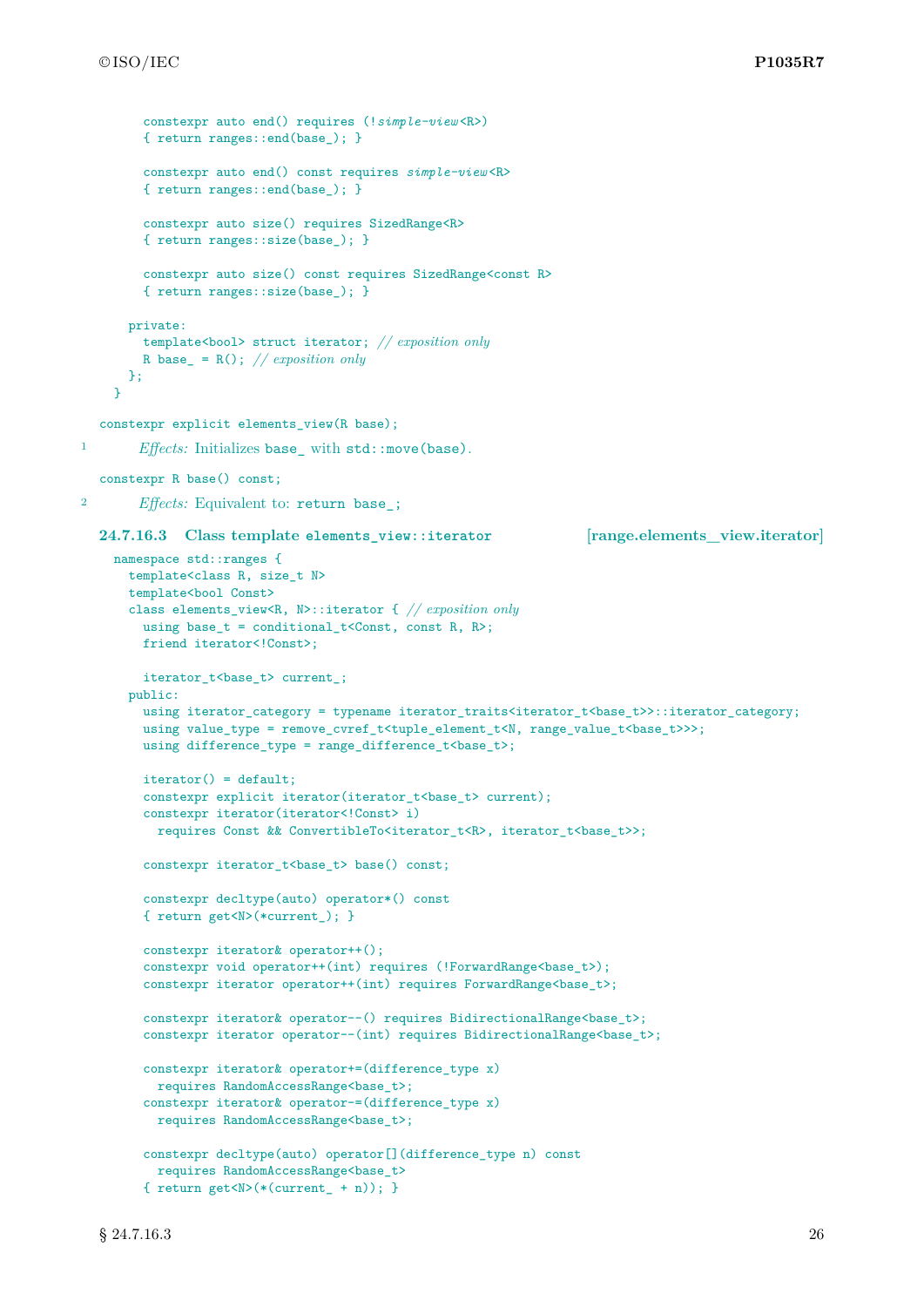```
constexpr friend bool operator==(const iterator& x, const iterator& y)
          requires EqualityComparable<iterator_t<br/>base_t>>;
        constexpr friend bool operator==(const iterator& x, const sentinel_t<br/>kbase_t>& y);
        constexpr friend bool operator<(const iterator x, const iterator xy)
          requires RandomAccessRange<br/>base_t>;
        constexpr friend bool operator>(const iterator& x, const iterator& y)
          requires RandomAccessRange<br/>base_t>;
        constexpr friend bool operator<=(const iterator& y, const iterator& y)
          requires RandomAccessRange<base_t>;
        constexpr friend bool operator>=(const iterator x, const iterator x y)
          requires RandomAccessRange<base_t>;
        constexpr friend compare_three_way_result_t<iterator_t<br/> \verb|base_t>operator<=>(const iterator& x, const iterator& y)
             requires RandomAccessRange<br/>base_t> && ThreeWayComparable<iterator_t<br/><br/>base_t>>;
        constexpr friend iterator operator+(const iterator& x, difference_type y)
          requires RandomAccessRange<br/>base_t>;
        constexpr friend iterator operator+(difference_type x, const iterator& y)
          requires RandomAccessRange<base_t>;
        constexpr friend iterator operator-(const iterator& x, difference_type y)
          requires RandomAccessRange<base_t>;
        constexpr friend difference_type operator-(const iterator& x, const iterator& y)
          requires RandomAccessRange<base_t>;
        constexpr friend range_difference_t<br/>base_t>
           operator-(const iterator<Const>& x, const sentinel_t<base_t>& y)
             requires SizedSentinel<sentinel_t<br/>base_t>, iterator_t<br/>base_t>>;
        constexpr friend range_difference_t<br/>base_t>
          operator-(const sentinel_t<base_t>& x, const iterator<Const>& y)
             requires SizedSentinel<sentinel_t<br/>base_t>, iterator_t<br/>sense_t>>;
      };
    }
  constexpr explicit iterator(iterator_t<br/>base_t> current);
<sup>1</sup> Effects: Initializes current with current.
  constexpr iterator(iterator<!Const> i)
    requires Const && ConvertibleTo<iterator_t<R>, iterator_t<br/>se_t>>;
2 Effects: Initializes current_ with i.current_.
  constexpr iterator_t<br/>base_t> base() const;
<sup>3</sup> Effects: Equivalent to: return current ;
    constexpr iterator& operator++();
4 Effects: Equivalent to:
          ++current_;
          return *this;
  constexpr void operator++(int) requires (!ForwardRange<br/>base_t>);
5 Effects: Equivalent to: ++current_.
  constexpr iterator operator++(int) requires ForwardRange<br/>base_t>;
6 Effects: Equivalent to:
          auto temp = *this;
          ++current_;
          return temp;
  constexpr iterator& operator--() requires BidirectionalRange<br/>base_t>;
        7 Effects: Equivalent to:
```

```
--current_;
```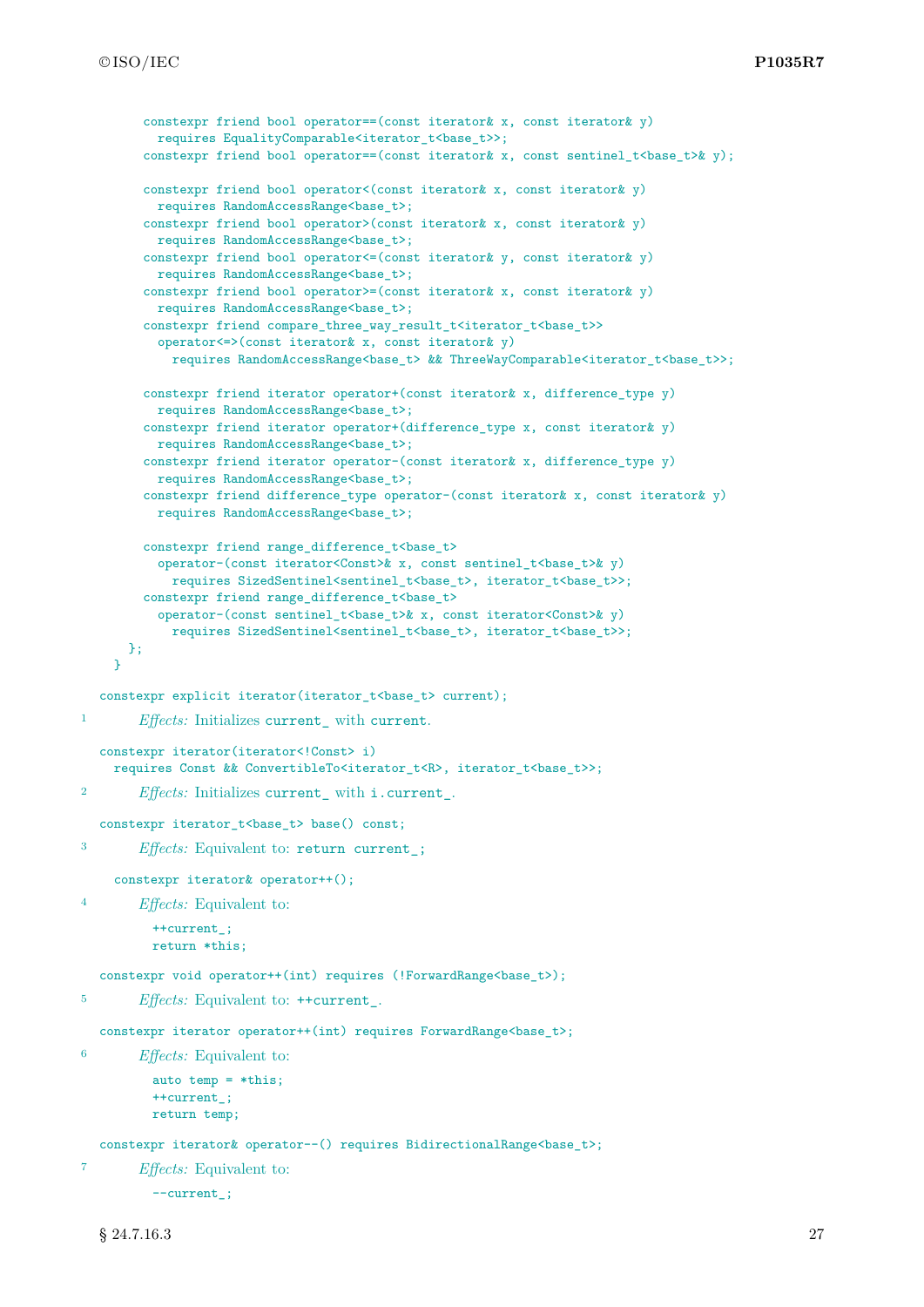```
return *this;
   constexpr iterator operator--(int) requires BidirectionalRange<br/>Sbase_t>;
8 Effects: Equivalent to:
          auto temp = *this;
          --current_;
          return temp;
   constexpr iterator operator+=(difference_type n);
     requires RandomAccessRange<br/>base t>;
9 Effects: Equivalent to:
              current_ + = n;return *this;
   constexpr iterator operator-=(difference_type n)
     requires RandomAccessRange<base_t>;
10 Effects: Equivalent to:
              current_ = = n;return *this;
   constexpr friend bool operator==(const iterator& x, const iterator& y)
     requires EqualityComparable<base_t>;
11 Effects: Equivalent to: return x.current_ == y.current_;
     constexpr friend bool operator==(const iterator& x, const sentinel_t<br/> <br/> <br/> <br/>x y);
<sup>12</sup> Effects: Equivalent to: return x.current == y;
   constexpr friend bool operator<(const iterator& x, const iterator& y)
     requires RandomAccessRange<base_t>;
13 Effects: Equivalent to: return x.current_ < y.current_;
   constexpr friend bool operator>(const iterator& x, const iterator& y)
     requires RandomAccessRange<base_t>;
14 Effects: Equivalent to: return y < x;
   constexpr friend bool operator<=(const iterator& x, const iterator& y)
     requires RandomAccessRange<base_t>;
<sup>15</sup> Effects: Equivalent to: return !(y < x);constexpr friend bool operator>=(const iterator& x, const iterator& y)
     requires RandomAccessRange<base_t>;
16 Effects: Equivalent to: return !(x < y);constexpr friend compare_three_way_result_t<iterator_t<br/>base_t>>
     operator<=>(const iterator& x, const iterator& y)
       requires RandomAccessRange<br/>base_t> && ThreeWayComparable<iterator_t<br/> t>>;
17 Effects: Equivalent to: return x.current_ <=> y.current_;
   constexpr friend iterator operator+(const iterator & x, difference_type y)
     requires RandomAccessRange<base_t>;
18 Effects: Equivalent to: return iterator{x} += y;
   constexpr friend iterator operator+(difference_type x, const iterator& y)
     requires RandomAccessRange<base_t>;
19 Effects: Equivalent to: return y + x;
   constexpr iterator operator-(const iterator& x, difference_type y)
     requires RandomAccessRange<base_t>;
20 Effects: Equivalent to: return iterator\{x\} -= y;
```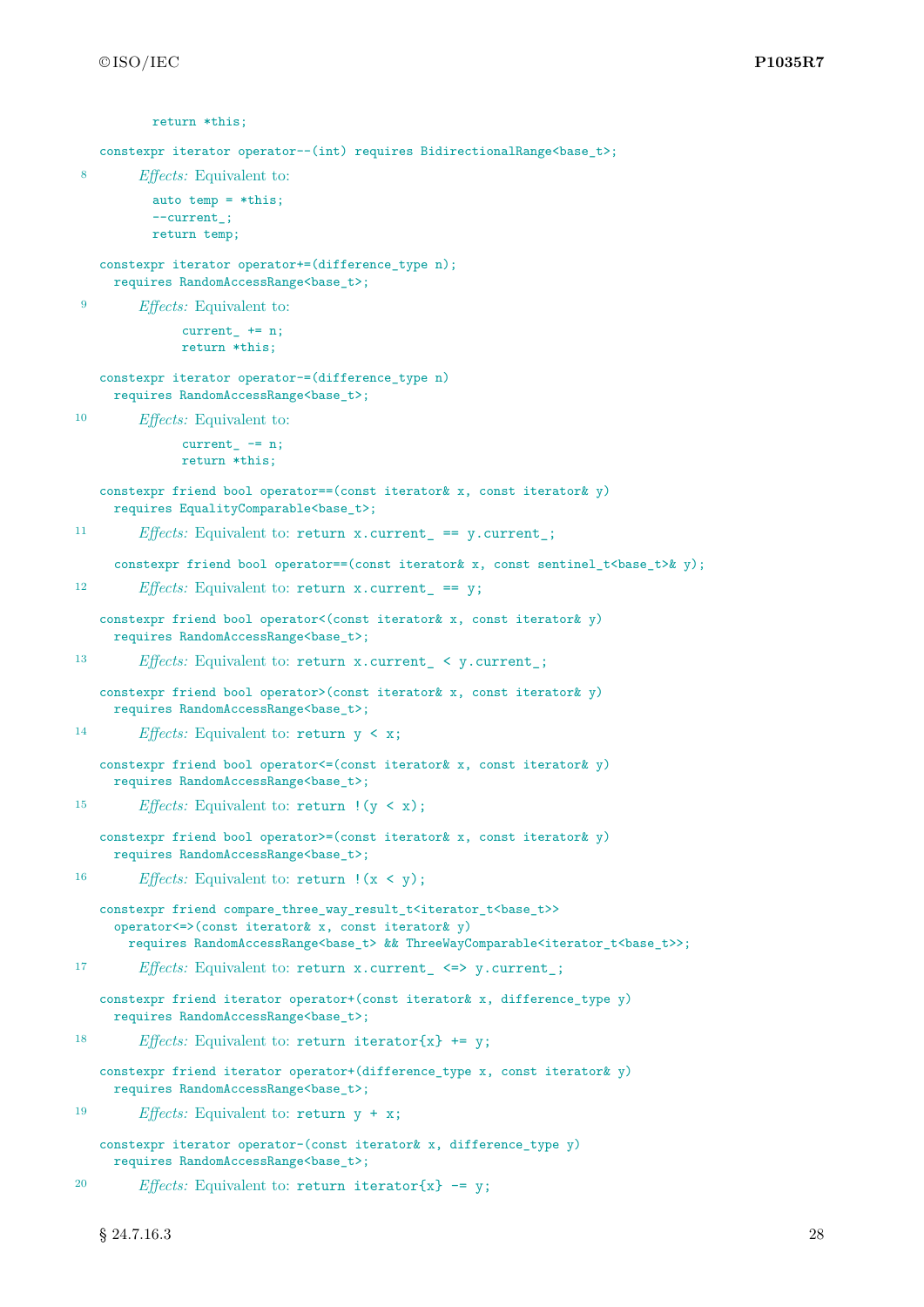```
constexpr difference_type operator-(const iterator& x, const iterator& y)
     requires RandomAccessRange<base_t>;
21 Effects: Equivalent to: return x.current_ - y.current_;
   constexpr friend range_difference_t<base_t>
     operator-(const iterator<Const>& x, const sentinel_t<base_t>& y)
       requires SizedSentinel<sentinel_t<br/>base_t>, iterator_t<br/>base_t>>;
22 Effects: Equivalent to: return x.current_ - y;
   constexpr friend range_difference_t<br/>base_t>
```
operator-(const sentinel\_t<br/>base\_t>& x, const iterator<Const>& y) requires SizedSentinel<sentinel\_t<br/>base\_t>, iterator\_t<br/>base\_t>>;

<sup>23</sup> *Effects:* Equivalent to:  $return -(y - x);$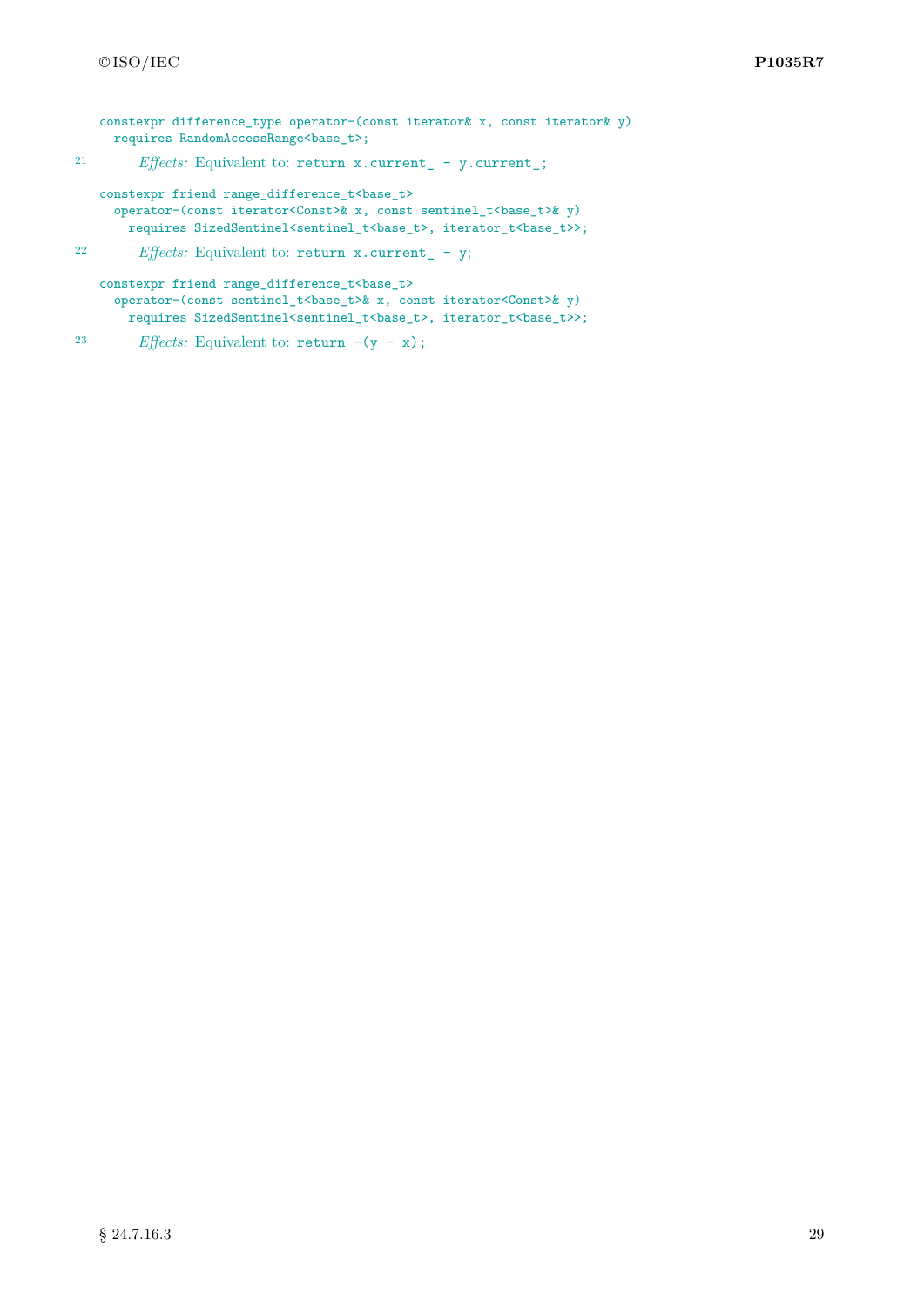# <span id="page-31-0"></span>**25 Algorithms library [algorithms]**

### <span id="page-31-1"></span>**25.1 General Community Community Community Community Community Community Community Community Community Community**

```
[...]
```
### <span id="page-31-2"></span>**25.2 Header <algorithm> synopsis [algorthim.syn]**

[Editor's note: All changes in this chapter are to accommodate the new associated range types introduced in this document. ]

```
namespace std {
  // ...
  namespace ranges {
    // ...
    template<InputRange R, class T, class Proj = identity>
      requires IndirectRelation<ranges::equal_to, projected<iterator_t<R>, Proj>, const T*>
      constexpr iter_difference_t<iterator_t<R>>range_difference_t<R>
        count(R&& r, const T& value, Proj proj = \{\});
    // ...
    template<InputRange R, class Proj = identity,
             IndirectUnaryPredicate<projected<iterator_t<R>, Proj>> Pred>
      constexpr iter_difference_t<iterator_t<R>>range_difference_t<R>
        count_if(R&& r, Pred pred, Proj proj = \{});
  }
  // ...
  namespace ranges {
    // ...
    template<ForwardRange R, class T, class Pred = ranges::equal_to,
             class Proj = identity>
      requires IndirectlyComparable<iterator_t<R>, const T*, Pred, Proj>
      constexpr safe_subrange_t<R>
        search_n(R&& r, iter_difference_t<iterator_t<R>>range_difference_t<R> count,
                 const T& value, Pred pred = \{\}, Proj proj = \{\});
  }
  // ...
  namespace ranges {
    // ...
    template<InputRange R, WeaklyIncrementable O, class Proj = identity,
             IndirectRelation<projected<iterator_t<R>, Proj>> C = ranges::equal_to>
      requires IndirectlyCopyable<iterator_t<R>, O> &&
               (ForwardIterator<iterator_t<R>> ||
                 (InputIterator<O> && Same<<del>iter_value_t<iterator_t<R>>cange_value_t<R>, iter_value_t<O>>) ||</del>
                IndirectlyCopyableStorable<iterator t<R>, 0>)
      constexpr unique copy result<safe iterator t<R>, 0>
        unique_copy(R&& r, O result, C comp = {}, Proj proj = {});
  }
  // ...
  namespace ranges {
    // ...
    template<InputRange R, WeaklyIncrementable O, class Gen>
      requires (ForwardRange<R> || RandomAccessIterator<O>) &&
               IndirectlyCopyable<iterator_t<R>, O> &&
               UniformRandomBitGenerator<remove_reference_t<Gen>>
    sample_result<I, 0>
    sample(R&& r, 0 out, iter difference t<iterator t<R>>range difference t<R> n, Gen&& g);
  }
  // ...
  namespace ranges {
    // ...
    template<ForwardRange R>
```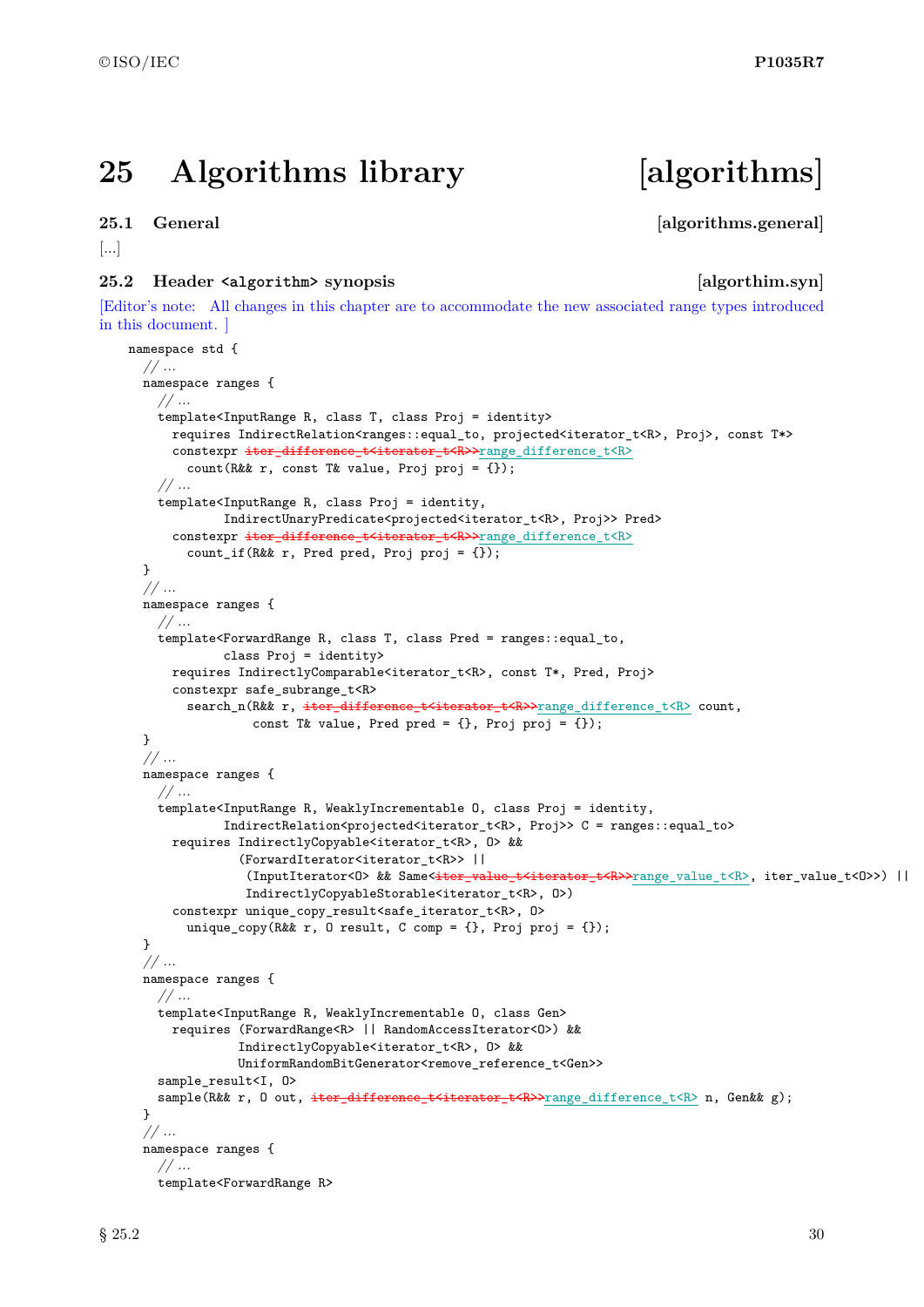```
requires Permutable<iterator_t<R>>
       constexpr safe_subrange_t<R> shift_left(R&& r, iter_difference_t<iterator_t<R>>range_difference_t<R> n);
     }
     // ...
     namespace ranges {
       // ...
       template<ForwardRange R>
         requires Permutable<iterator t<R>>
       constexpr safe_subrange_t<Rng> shift_right(R&& r, iter_difference_t<iterator_t<R>>range_difference_t<R>> n
     }
     // ...
     namespace ranges {
       // ...
       template<InputRange R, class Proj = identity,
                IndirectStrictWeakOrder<projected<iterator_t<R>, Proj>> Comp = ranges::less>
       requires IndirectlyCopyableStorable<iterator_t<R>, iter_value_t<iterator_t<R>>*>
       constexpr iter_value_t<iterator_t<R>>range_value_t<R>
         min(R\&&r, Comp comp = \{\}, Proj proj = \{\});
     }
     // ...
     namespace ranges {
       // ...
       template<InputRange R, class Proj = identity,
                IndirectStrictWeakOrder<projected<iterator_t<R>, Proj>> Comp = ranges::less>
       requires IndirectlyCopyableStorable<iterator_t<R>, \frac{1}{1} iter_value_t<R>>x=t<R>>range_value_t<R>*>
       constexpr iter_value_t<iterator_t<R>>range_value_t<R>
         max(R\&& r, Comp comp = \{\}, Proj proj = \{\});
     }
     // ...
     namespace ranges {
       // ...
       template<InputRange R, class Proj = identity,
                IndirectStrictWeakOrder<projected<iterator_t<R>, Proj>> Comp = ranges::less>
       requires IndirectlyCopyableStorable<iterator_t<R>, iter_value_t<<rr/>R>>range_value_t<R>*>
       constexpr minmax_result<iter_value_t<iterator_t<R>>range_value_t<R>>
         minmax(R\&k r, Comp comp = {}}, Proj proj = {});
     }
     // ...
   \mathbf{r}25.3 Count alg.count
 namespace ranges {
   // ...
   template<InputRange R, class T, class Proj = identity>
     requires IndirectRelation<ranges::equal_to, projected<iterator_t<R>, Proj>, const T*>
     constexpr iter_difference_t<iterator_t<R>>range_difference_t<R>
       count(R&& r, const T& value, Proj proj = {});
   // ...
   template<InputRange R, class Proj = identity,
     IndirectUnaryPredicate<projected<iterator_t<R>, Proj>> Pred>
   constexpr iter_difference_t<iterator_t<R>>range_difference_t<R>
     count_if(R&& r, Pred pred, Proj proj = \{\});
25.4 Search [alg.search]
 // ...
 namespace ranges {
   template<ForwardRange R, class T, class Pred = ranges::equal_to,
             class Proj = identity>
```
requires IndirectlyComparable<iterator\_t<R>, const T\*, Pred, Proj>

const T& value, Pred pred =  $\{\}$ , Proj proj =  $\{\})$ ;

search\_n(R&& r, iter\_difference\_t<iterator\_t<R>>range\_difference\_t<R> count,

constexpr safe\_subrange\_t<R>

```
§ 25.4 31
```
<span id="page-32-1"></span><span id="page-32-0"></span>}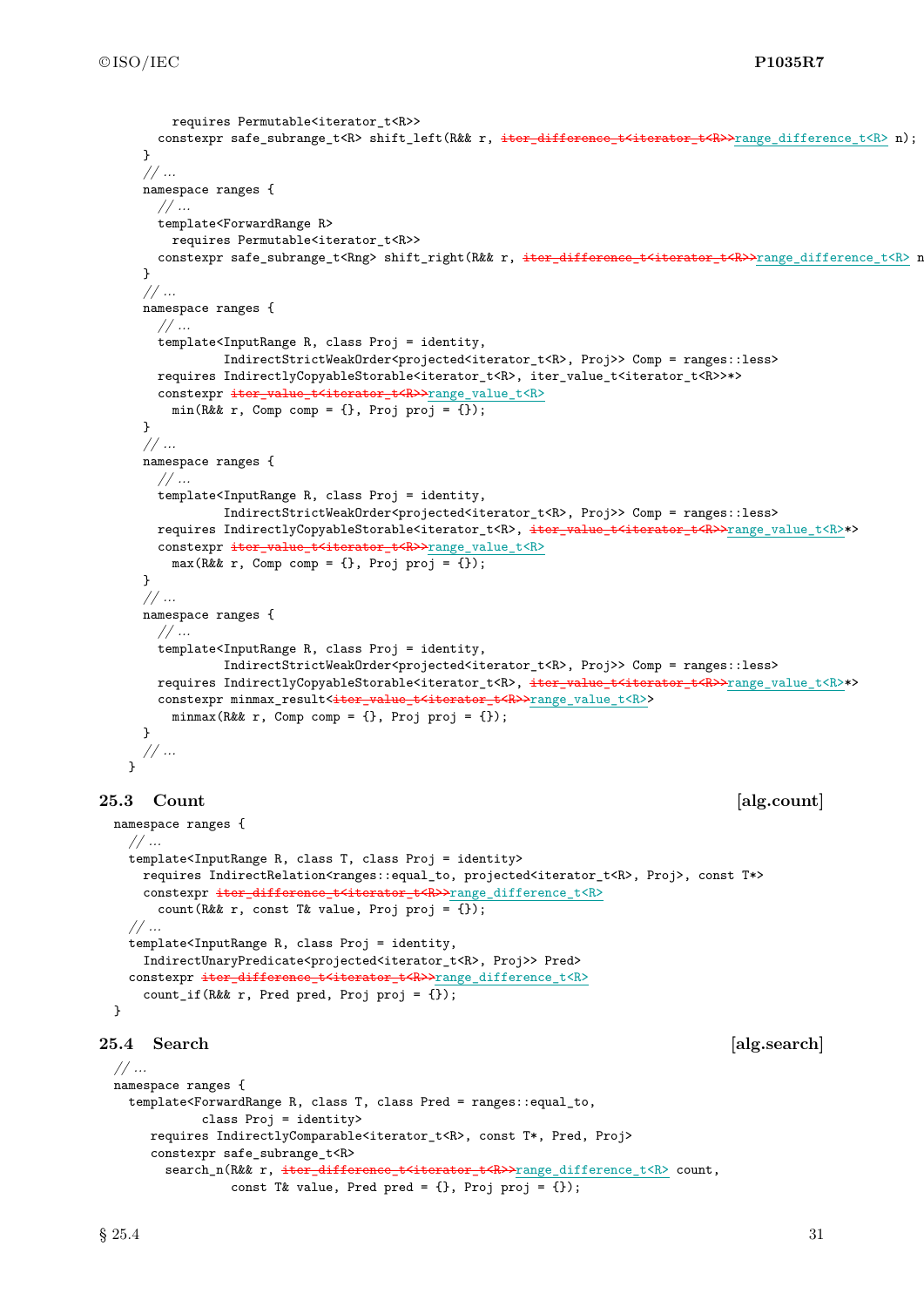#### }

```
25.5 Unique copy 25.5 Unique copy 25.5 Unique copy 25.5 Unique copy
 namespace ranges {
    // ...
   template<InputRange R, WeaklyIncrementable O, class Proj = identity,
             IndirectRelation<projected<iterator_t<R>, Proj>> C = ranges::equal_to>
      requires IndirectlyCopyable<iterator_t<R>, O> &&
               (ForwardIterator<iterator_t<R>> ||
                (InputIterator<0>&& Same<<del>iter_value_t<iterator_t<R>>range_value_t<R>, iter_value_t<0>>)</sub> ||</del>
                IndirectlyCopyableStorable<iterator_t<R>, O>)
      constexpr unique_copy_result<safe_iterator_t<R>, 0>
        unique_copy(R&& r, 0 result, C comp = \{\}, Proj proj = \{\});
 }
[...]
```
### <span id="page-33-1"></span>**25.6 Sample [alg.random.sample]**

```
// ...
namespace ranges {
  // ...
  template<InputRange R, WeaklyIncrementable O, class Gen>
   requires (ForwardRange<R> || RandomAccessIterator<O>) &&
             IndirectlyCopyable<iterator t<R>, 0> &&
             UniformRandomBitGenerator<remove_reference_t<Gen>>
    sample_result<I, O>
 sample(R&& r, 0 out, iter_difference_t<iterator_t<R>>range_difference_t<R> n, Gen&& g);
}
```

```
[...]
```
### <span id="page-33-2"></span>**25.7 Shift [alg.shift]**

```
// ...
namespace ranges {
 // ...
 template<ForwardRange R>
   requires Permutable<iterator_t<R>>
  constexpr safe_subrange_t<R> shift_left(R&& r, iter_difference_t<iterator_t<R>>range_difference_t<R> n);
}
[...]
// ...
namespace ranges {
  // ...
  template<ForwardRange R>
   requires Permutable<iterator_t<R>>
  constexpr safe_subrange_t<Rng> shift_right(R&& r, iter_difference_t<iterator_t<R>>range_difference_t<R> n);
}
```
[...]

### <span id="page-33-3"></span>**25.8 Minimum and maximum [alg.min.max]**

```
namespace ranges {
    // ...
    template<InputRange R, class Proj = identity,
             IndirectStrictWeakOrder<projected<iterator_t<R>, Proj>> Comp = ranges::less>
   requires IndirectlyCopyableStorable<iterator_t<R>, iter_value_t<iterator_t<R>>*>
   constexpr iter_value_t<iterator_t<R>>range_value_t<R>
      min(R\&& r, Comp comp = \{\}, Proj proj = \{\});
 }
[...]
```